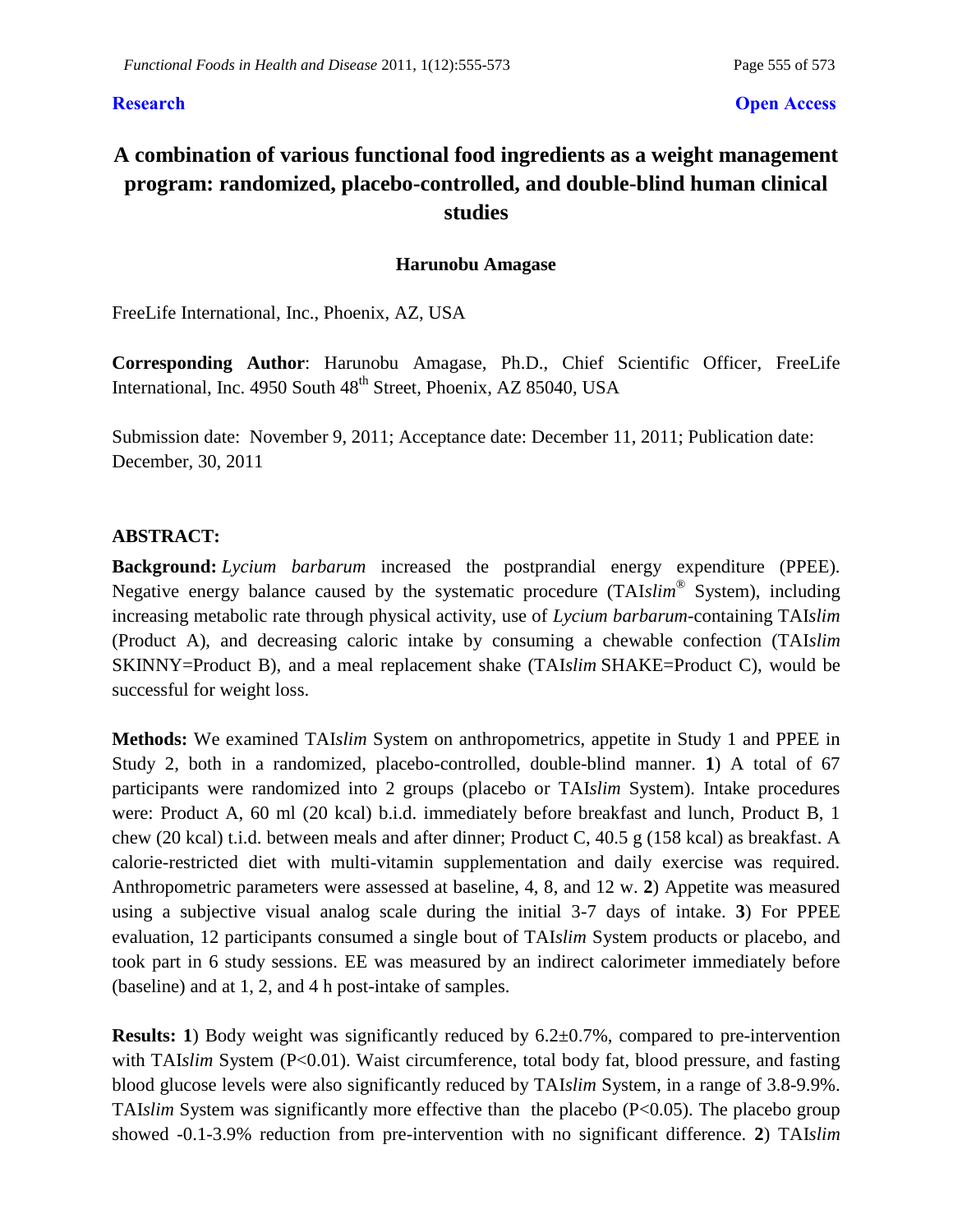System also significantly suppressed appetite, by 39%, compared to the baseline and placebo (P<0.05) (11% reduction in the placebo). **3**) PPEE was significantly increased by TAI*slim* System compared to placebo and baseline levels. Compared to the baseline EE, placebo increased only by  $0.8\pm0.9\%$ , but  $7.2\pm1.2\%$  with TAI*slim* System (P<0.01).

**Conclusions:** It is suggested that TAI*slim* System exhibits significant weight loss and stimulating effects on caloric expenditure, and thus may be a useful and effective weight loss program.

**Keywords:** *Lycium barbarum*, Goji, Fiber, Phenylalanine, N-Acetyl-L-Tyrosine, Tea, Polyphenols, Human clinical trial, Energy expenditure, Resting metabolic rate, Waist circumference, Appetite, Body mass index, TAI*slim*.

### **BACKGROUND:**

Obesity is a major problem in our modern society. In the US, over 65% of the population is either overweight or obese [1]. Functional foods or dietary supplements that help promote a negative energy balance could have an impact on the weight trajectories of a large proportion of the population. Functional foods are foods that have health benefits above and beyond their nutritional value. For weight management, this may be enhancement of postprandial thermogenesis or satiety relative to similar food products or ingredients. Although numerous functional food ingredients have been individually studied, it is not known whether the combined intake of various functional foods leads to greater effectiveness than the sum of their individual effects.

Our recent clinical trials have shown that consumption of *Lycium barbarum* (goji) fruit juice (GoChi*®* ) standardized for bioactive polysaccharides (LBP), stimulated postprandial energy expenditure (PPEE) through adrenocortical hormone control [2-4]. The rise in PPEE following *Lycium barbarum* consumption may in part explain the improvements in anthropometric parameters - especially waist circumference - observed in our clinical trials [2-4]. *Lycium barbarum* is a Solanaceous defoliated shrubbery and the fruit is a well-known traditional medicine in Asian countries where it has been used for medicinal purposes and as a functional food for over 2,500 years [5]. In support of its traditional use, *Lycium barbarum* is known to increase energy metabolism [6], improve glucose control and other symptoms in diabetics [7,8], and to exhibit anti-oxidant properties [9], immune modulation [10] and anti-inflammatory effects [11].

To strengthen the effects of *Lycium barbarum* on central adiposity and further expand its effects for better body weight control, we have developed a liquid dietary supplement, TAI*slim®* , by combining *Lycium barbarum* with additional functional food ingredients such as soluble indigestible maltodextrin dietary fiber, appetite-suppressing amino acids, a special blend of green, black, oolong, and white tea extracts standardized with polyphenols including epigallocatechin gallate (EGCG) and caffeine. Based on the potential effects of these ingredients [12-31], this product is designed to increase thermogenesis and fat oxidation [12-15], decrease absorption of dietary fats and starches by inhibiting lipase and amylase enzymes [12-28], improve insulin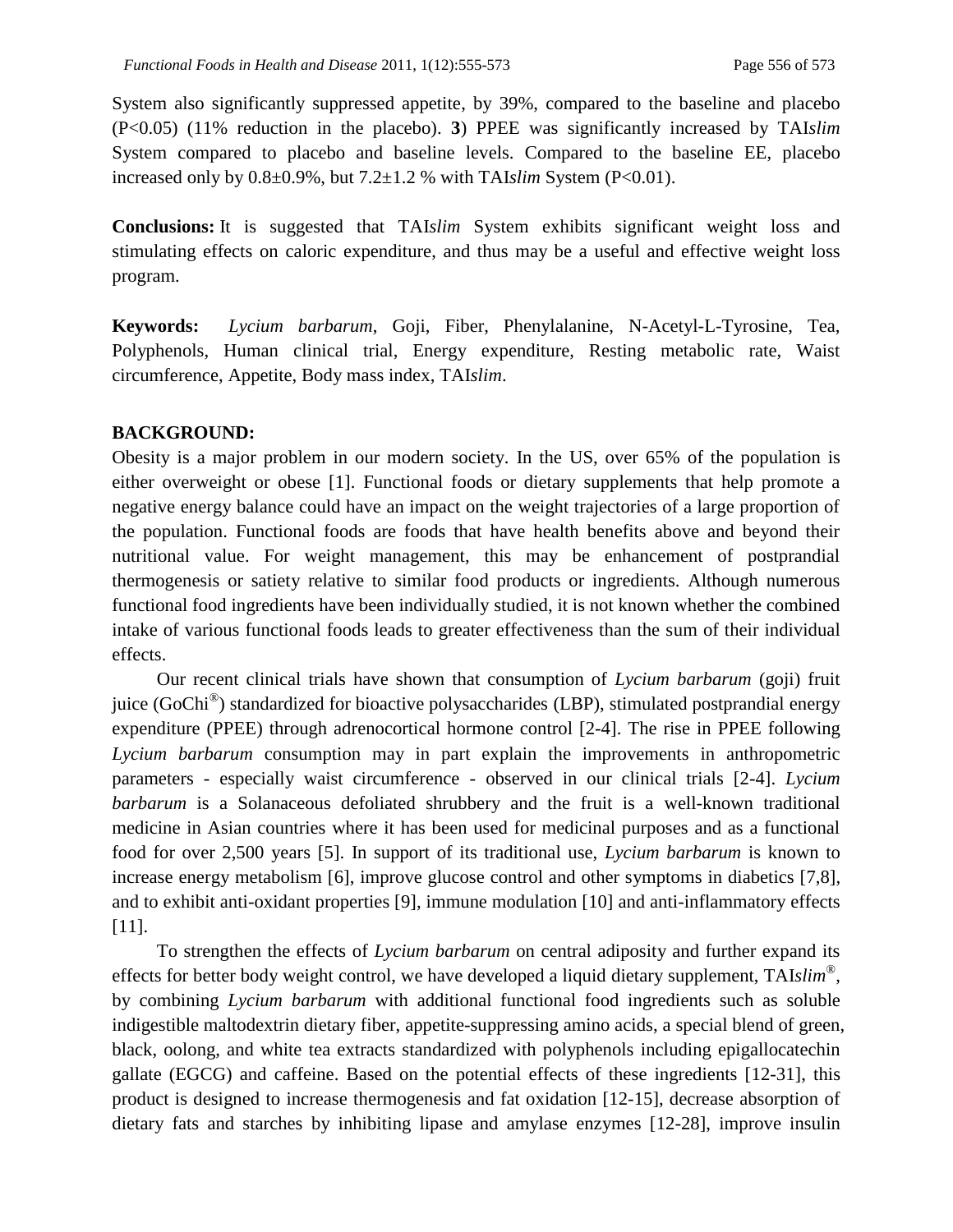sensitivity [16,17,19], suppress appetite [29-31], reduce fasting lipids [20,27], improve serum glucose control [16,17,19], and improve the balance of intestinal flora [25-28]. In our previous double-blind, placebo-controlled human clinical study, TAI*slim* intake was shown to cause a statistically significant reduction in anthropometric parameters including body weight, BMI, total body fat, blood pressures, pulse, and fasting glucose levels during the 30 to 90 day consumption with a moderate exercise and diet control [32].

Furthermore, to make TAI*slim* work well and help individuals achieve negative caloric balance on a daily basis, we also developed two additional products to take in combination with the TAI*slim* liquid supplement: a meal replacement product (TAI*slim* SHAKE) based on meta analysis of partial meal replacement [33]; and a confectionary chew snack (TAI*slim* SKINNY), which contains indigestible soluble glucomannan fiber based on its effects in weight management area [23-28]. The total fiber content of all 3 products of the TAI*slim* Total Body Weight System (TAI*slim* System) is 23 g/day, when used as directed. Along with regular exercise and a healthy diet, the TAI*slim* System is expected to help individuals reach and maintain a healthy weight.

This is the first 12-week clinical study using all 3 products as TAI*slim* System to investigate effects of the System on the body weight, and related anthropometric parameters, appetite, energy metabolism which are related to body weight control evaluated by in healthy overweight human adults under calorie restriction and exercise program.

### **MATERIALS AND METHODS:**

*Test Product preparations.* FreeLife International located in Phoenix, Arizona supplied all products and placebo samples in TAI*slim* System. TAI*slim* System was a combination of liquid dietary supplement (TAI*slim*=Product A) with chewable confection (TAI*slim* SKINNY=Product B) and meal replacement shake (TAI*slim* SHAKE=Product C). Test and placebo products were isocaloric/isoenergetic, identical in color, viscosity, texture, taste and energy content and differed only in the presence or absence of active ingredients.

TAI*slim* (Product A, Lot No. APP1063X) contained various functional food ingredients, such as *Lycium barbarum*, appetite-suppressing amino acids, a special blend of green, black, oolong, and white tea extracts that achieves a total of 200 mg of tea polyphenols, including 90 mg of EGCG and 100 mg of caffeine, and modified soluble indigestible maltodextrin dietary fiber blend as listed in Figure 1. *Lycium barbarum* fruit juice (GoChi® ) was produced from fresh ripe fruit and standardized with LBP. Description and standardization procedures of GoChi were previously described [34]. One serving (60 ml) of caloric amount of TAI*slim* was 20 kcal. Placebo control material (Lot No. APP1063A) matched the color, flavor and taste of TAI*slim*, and packaged in the same type of container; however, it provided no active ingredients, such as *Lycium barbarum*, amino acids, tea blend and modified dextrin dietary fiber blend.

TAI*slim* SKINNY (Product B, Lot No. PCC10060X) was a confectionary chew and contained ingredients listed in Figure 1. The placebo chew (Lot No. PCC10060A) was also supplied by FreeLife International and had same flavor, taste and texture, but did not contain any active material, such as glucomannnan fiber.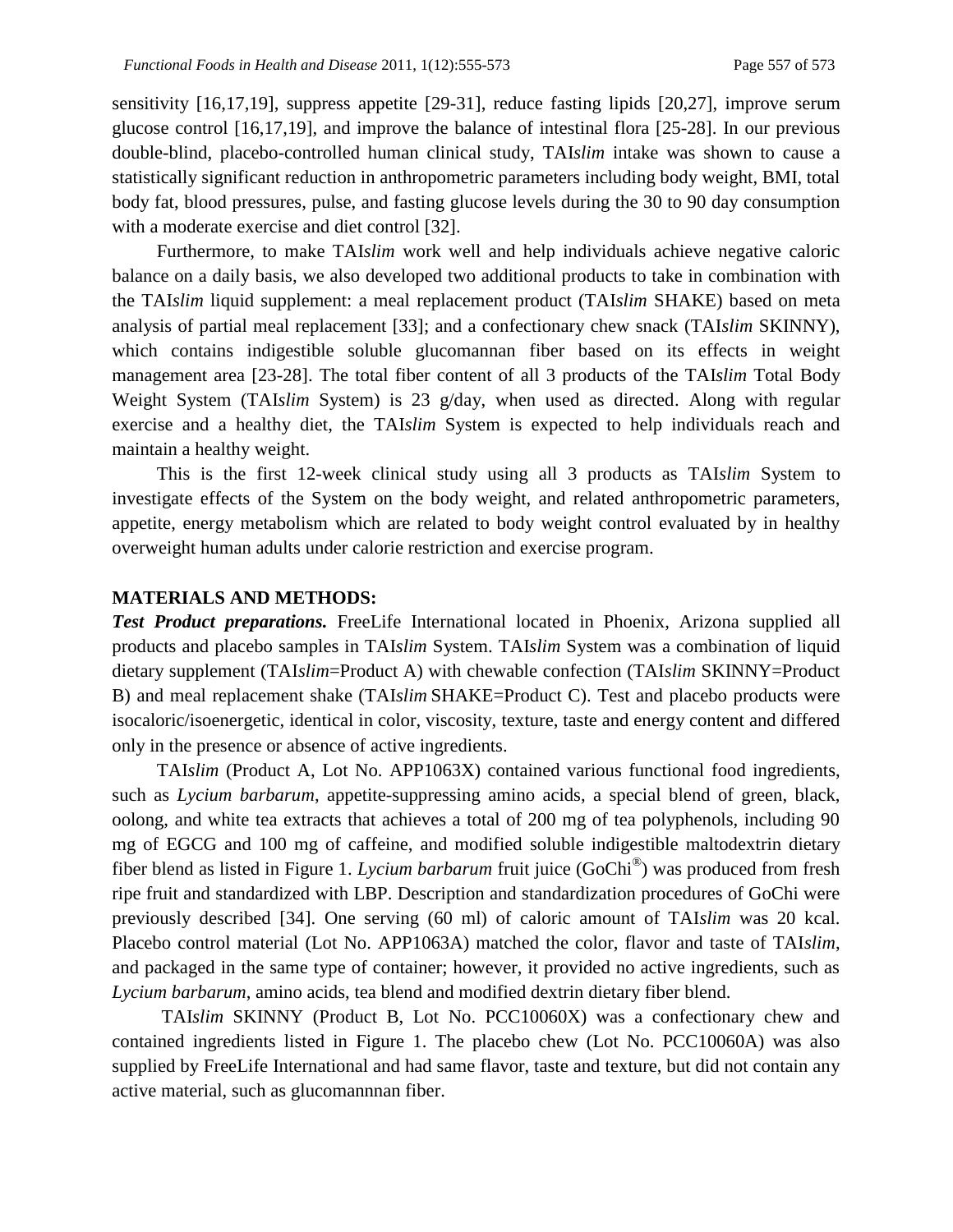TAI*slim* SHAKE (Product C, Lot No. 003390X) was a meal replacement powder shake, and its ingredients were listed in Figure 1. The placebo powder (Lot No. 003390A) had same flavor, taste and texture, but did not contain any active material, such as enzyme-activated fatty acids and medium chain triglycerides from coconut, canola and sunflower oils, or glucomannnan fiber.

## **Supplement Facts** Serving Size: 2 fl. oz. (60 mL) Servings Per Container: Approx. 16 Amount Per Serving % Daily Value Calories 20 Total Carbohydrates 7 g 2† Dietary Fiber 5g 5g 20† Sugar 2 g  $*$ Sodium 20 mg 1% Potassium 15 mg <!% **Appitol Plus™ (appetite controlling complex)**  $700<sub>mg</sub>$ L-Phenylalanine N-Acetyl-L-tyrosine Lipitol Ultra™ (fat burning complex) 330 mg Standardized extracts of green, black, oolong and white tea leaf providing 200 mg polyphenols (90 mg as EGCG) and 100 mg caffeine **GojiSol™ (advanced soluble fiber complex)**  $5.7 g$ Modified dextrin with whole fruit goji fiber **GoChi®** 0.5 fl. oz. (15 mL) HIMALAYAN GOJI® Juice (reconstituted goji juice from fresh whole *Lycium barbarum* fruit utilizing our exclusive Spectral Signature LBP Process™\*\*), white grape juice concentrate, red grape juice concentrate, pomegranate juice concentrate, and natural flavor) †Daily Values based on a 2000 calorie diet. \*Daily Value not established. **TAI***slim* **(Product A) TAI***slim* **SKINNY (Product B)**

Other ingredients: Ultra-purified reverse osmosis water, natural flavors, potassium sorbate and sodium benzoate (to maintain freshness), malic acid (for tartness) and sucralose.

# **Supplement Facts**

Serving Size: 1 SKINNY Servings Per Container: 60

|                           | Amount Per Serving | % Daily  |
|---------------------------|--------------------|----------|
|                           |                    | Value    |
| <b>Calories</b>           | 20                 |          |
| <b>Calories from Fat</b>  | 5                  |          |
| <b>Total Fat</b>          | 1 g                | $2\%$ *  |
| Saturated Fat             | 1g                 | 5%       |
| <b>Trans Fat</b>          | 0g                 |          |
| <b>Cholesterol</b>        | 0 <sub>mg</sub>    |          |
| Sodium                    | 10 <sub>mg</sub>   | $1\%$    |
| Potassium                 | 15 <sub>mg</sub>   | $<1\%$ * |
| <b>Total Carbohydrate</b> | 5g                 | $2\%$ *  |
| Dietary Fiber             | 1g                 | $4\%$ *  |
| Sugars                    | 0g                 |          |
| Protein                   | 0g                 |          |
| GojiMannan                | 1 <sub>g</sub>     |          |

Proprietary blend of patented, clinically tested Glucomannan fiber with standardized goji berry (*Lycium barbarum*) polysaccharide extract.

†Daily Values based on a 2000 calorie diet. \*Daily Value not established.

Other ingredients: Palm fruit oil, cocoa powder, natural flavor, cacao mass (pure liquid chocolate), vegetable-source emulsifiers (soybean oil mono- and diglycerides, soybean lecithin) and salt, in a natural-source sugar-free base of polyglycitol syrup, isomalt, and rebaudioside-A (purified stevia extract).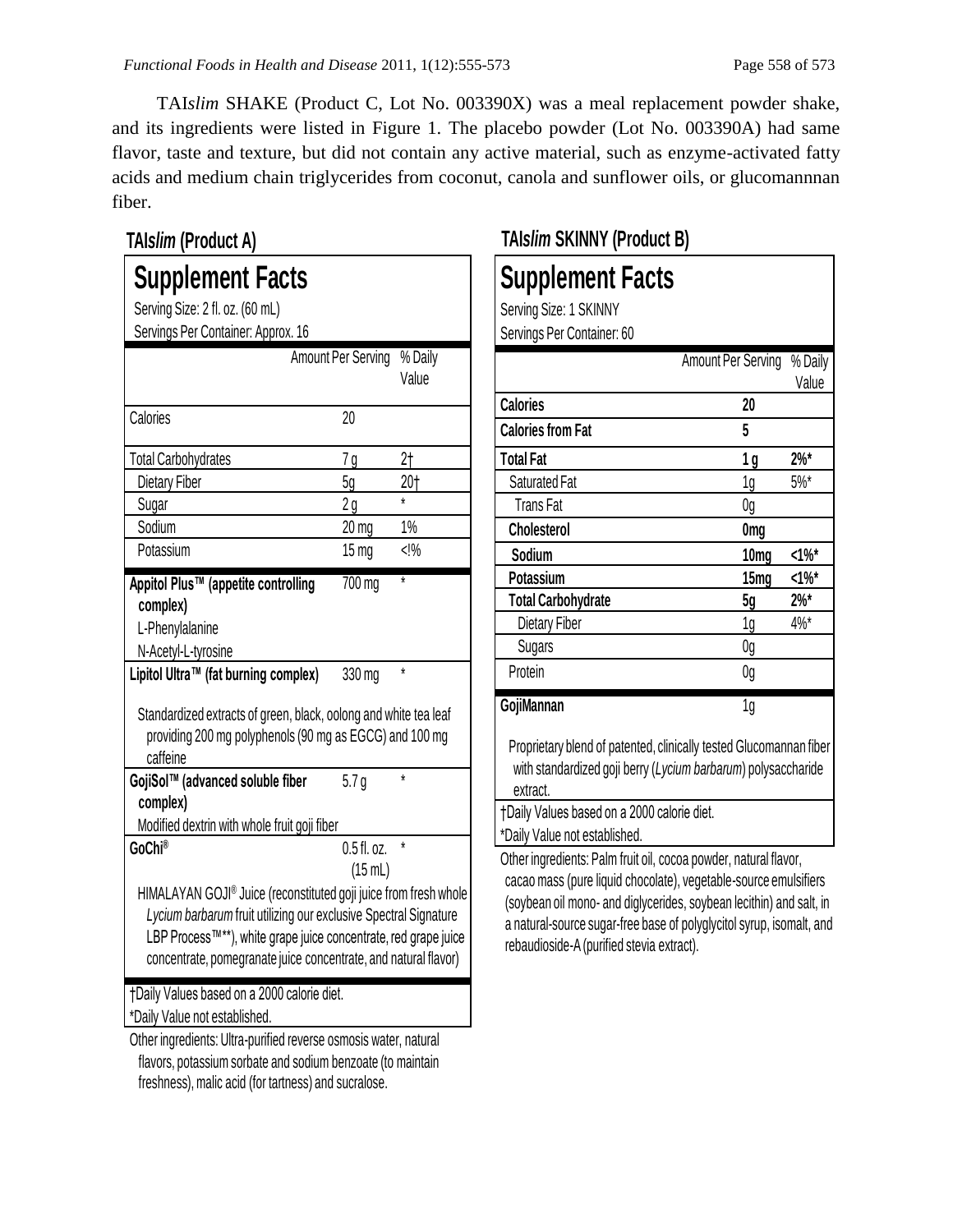### **TAI***slim* **SHAKE (Product C)**

| <b>Nutrition Facts</b>                                                                                                                                                                                |     |
|-------------------------------------------------------------------------------------------------------------------------------------------------------------------------------------------------------|-----|
| Serving Size: 1 scoop (40.5 g)                                                                                                                                                                        |     |
| Servings Per Container: 15                                                                                                                                                                            |     |
| <b>Amount Per Serving</b>                                                                                                                                                                             |     |
| <b>Calories</b>                                                                                                                                                                                       | 156 |
| Calories from Fat                                                                                                                                                                                     | 40  |
| % Daily Value**                                                                                                                                                                                       |     |
| Total Fat 4 g*                                                                                                                                                                                        | 6%  |
| Saturated Fat (from MCT/EFA complex) 1 g*                                                                                                                                                             | 5%  |
| Trans Fat 0 g                                                                                                                                                                                         |     |
| Cholesterol 29mg*                                                                                                                                                                                     | 10% |
| Sodium 173 mg*                                                                                                                                                                                        | 7%  |
| Potassium 1000mg*                                                                                                                                                                                     | 29% |
| Total Carbohydrate 19 g*                                                                                                                                                                              | 6%  |
| Dietary Fiber 5 g*                                                                                                                                                                                    | 20% |
| Sugars 14 g*                                                                                                                                                                                          |     |
| Protein 10 g                                                                                                                                                                                          | 20% |
| Vitamin A                                                                                                                                                                                             | 35% |
| Vitamin C                                                                                                                                                                                             | 35% |
| Calcium                                                                                                                                                                                               | 30% |
| Iron                                                                                                                                                                                                  | 17% |
| Vitamin D                                                                                                                                                                                             | 35% |
| Vitamin E                                                                                                                                                                                             | 35% |
| Thiamin                                                                                                                                                                                               | 35% |
| Riboflavin                                                                                                                                                                                            | 35% |
| Niacin                                                                                                                                                                                                | 35% |
| Vitamin B6                                                                                                                                                                                            | 35% |
| Folate                                                                                                                                                                                                | 35% |
| Vitamin B12                                                                                                                                                                                           | 33% |
| <b>Biotin</b>                                                                                                                                                                                         | 35% |
| Pantothenic acid                                                                                                                                                                                      | 35% |
| Phosphorus                                                                                                                                                                                            | 20% |
| lodine                                                                                                                                                                                                | 35% |
| Magnesium                                                                                                                                                                                             | 35% |
| Zinc                                                                                                                                                                                                  | 33% |
| Selenium                                                                                                                                                                                              | 25% |
| Copper                                                                                                                                                                                                | 25% |
| Manganese                                                                                                                                                                                             | 50% |
| Chromium                                                                                                                                                                                              | 28% |
| Molybdenum                                                                                                                                                                                            | 35% |
| *Amount in Mix. Skim milk provides additional nutrients.<br>**Percent Daily Values are based on a 2,000 calorie diet. Your<br>daily values may be higher or lower depending on your calorie<br>needs: |     |

**INGREDIENTS:** Micro-filtered cold-processed whey protein concentrate, cane juice crystals, MCT/EFA Complex (enzymeactivated fatty acids and medium chain triglycerides from coconut, canola and sunflower oils), GojiMannan™ Fiber Blend [microcrystalline cellulose, patented glucomannan fiber, standardized goji berry (*Lycium barbarum*), cellulose gum, xanthan gum and carrageenan], potassium citrate, natural vanilla with other natural flavors, dibasic potassium phosphate, calcium citrate, calcium carbonate, salt, magnesium oxide, soy lecithin, ferrous gluconate, ascorbic acid, Atlantic kelp (*Ascophyllum nodosum*), zinc oxide, niacinamide, vitamin E acetate, manganese carbonate, calcium pantothenate, pyridoxine hydrochloride, cupric oxide, riboflavin, thiamine mononitrate, vitamin A palmitate, sodium selenate, chromic chloride, folic acid, sodium molybdate, biotin, cholecalciferol and cyanocobalamin.



**Figure 1.** Label description (Supplement Fact Information) of TAI*slim®* (Product A), TAI*slim* SKINNY (Product B) and TAI*slim* SHAKE (Product C).

*Study population.* In all present clinical studies, all participants were recruited based on the same criteria but then provided separate protocols for each study. Randomized participants in the 12 w intervention (Study 1) was n=67, and in the EE testing (Study 2) was n=12 (Figure 2). Participants in Study 2 were independent from Study 1 and not a subgroup.

All participants were healthy men and women, age 18 years and older. Recruitment was conducted to ensure that participants were serious about participating in these studies and well aware of its demands. Participants were excluded from the study if they exhibited any evidence of heart, liver, lung, or kidney disease, had known allergies to the ingredients in TAI*slim* System products, were pregnant or breast feeding, were under anticoagulant therapy, such as Coumadin® (warfarin), were using any fiber materials, medication or supplements for weight loss, weight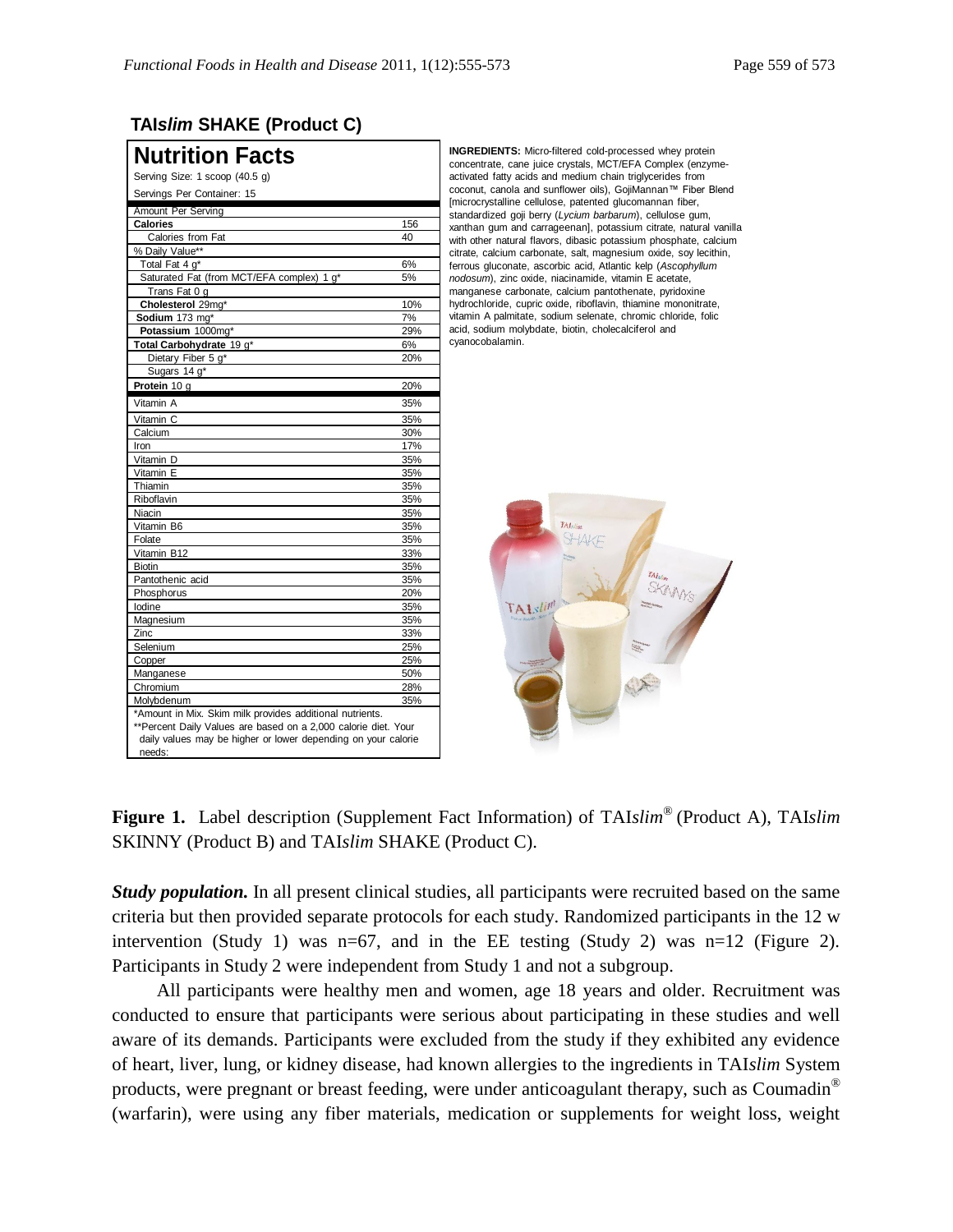control purpose, and/or appetite suppression, had gastrointestinal disease or problems including chronic symptoms, had cardiac problems, were in a weight control diet program, exhibited unstable body weight (more than 2% loss/gain over the previous 3 months), or had any acute or chronic medical or psychiatric condition. All participants were fully informed of the purpose of the study, and signed the Human Participants Informed Consent forms approved by the Internal Review Board organized at FreeLife International under the Helsinki Declaration. In the background of the participants, groups did not differ in pre-study diet on the parameters of dietary intake, average *Lycium barbarum* consumption history, and consumption patterns for other beverages such as sweetened beverages (soda), coffee, tea and alcoholic beverages, or smoking history.



**Figure 2.** (A) CONSORT flow diagram of a randomized, double-blind, placebo-controlled human clinical study (Study 1) of the impact of TAI*slim* System (a combination of TAI*slim*+SKINNY+SHAKE/Product A+B+C) on anthroparametric parameters including body weight (n=67). The diagram includes detailed information on the excluded participants. (**B**) Test procedure of kinetic analysis 0 through 4 hour post-intake of TAI*slim* System on breath oxygen volume  $(VO_2)/$ postprandial energy expenditure (PPEE) measured by a hand-held indirect calorimeter (n=12). TAI*slim* System products or placebo control (placebos of all products) were taken orally after greater than 12 h fasting. The test was performed at weekly intervals in a randomized order of the sample intake with triplicate manner throughout up to 42 days.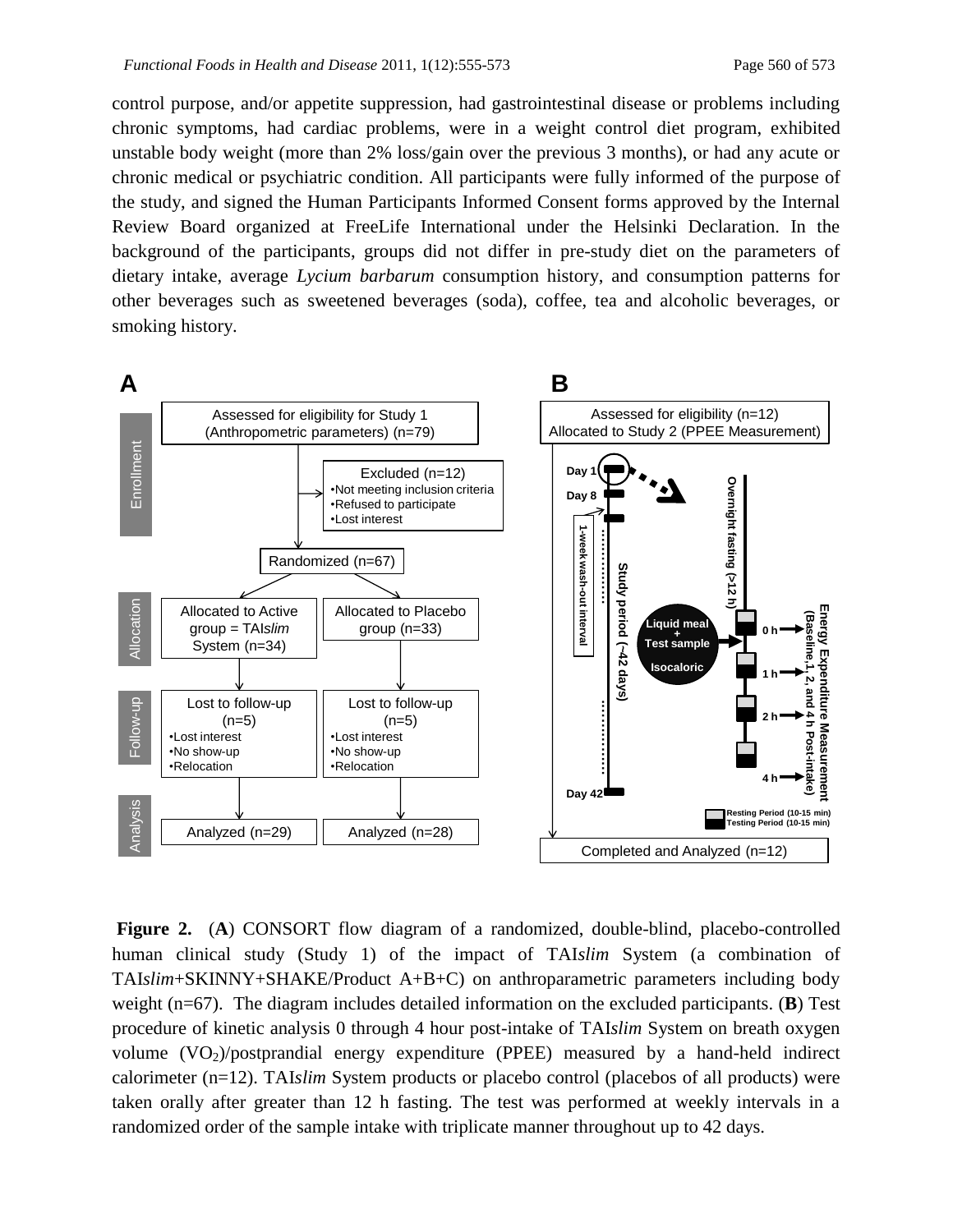**Research Protocol.** Following enrollment, in all present studies, all participants completed wash-out period at least two weeks during which time they were to discontinue use of any weight-loss or weight-control products, any fiber, *Lycium barbarum* or *Lycium barbarum*containing foods, any dietary supplements, energy drinks, caffeinated beverages or green tea. This was continued throughout the study based upon the self-declaration in the daily dietary diary and verbal confirmation. The pre-intervention period ensured that participants in the study were motivated to continue the study for its entire duration.

- *1) Anthropometric changes.* TAI*slim* System was studied in a randomized, placebo-controlled, double-blind manner to evaluate its effects relative to placebos on the anthropometric parameters (Study 1). A total of 67 male and female adults were randomized into either one of the two treatment groups followed by at least 2 weeks pre-intervention period (Figure 2A and Table 1). These were the TAI*slim* System (Product A+B+C) treatment group, or placebo control with the use of a random digit table followed by the pre-intervention period. Men and women were randomized separately to ensure an equal number of men and women in each treatment group. The participants and all investigators and staff involved in this study were blinded to the subject's treatment assignment. Tested products were assigned a number or letter code. This code remained unrevealed to the investigators involved in the study until after completion of the data analyses. Upon randomization, participants started the 12-week weight loss period. The weight loss diet emphasized consumption of low-calorie, nutrient-dense foods such as fruits and vegetables, complex carbohydrates and lean proteins. The interventions were isocaloric/isoenergetic. All participants were given a medical exam, and physical anthropometric measurements were collected at the pre-, middle-, and post-intervention period following an overnight 12 h fast and included: body weight, BMI (Seca 703, Hamburg, Germany), waist circumference at umbilical level [35,36], and total body fat (Tanita BF-679W, Tokyo, Japan). All participants were monitored daily to ensure full compliance with the protocol including sample consumption and restriction of dietary intake. In the intervention trial, we evaluated the effect of TAI*slim* System or placebo samples under free-living conditions. Based upon our previous preliminary studies [2-4,9,10,34], a sample size of 57 participants was deemed to be sufficient to detect effectiveness of Product A alone with 95% confidence and 80% power. Daily intake procedures of all test samples are shown in Table 1B. A calorie-restricted isocaloric diet with multi-vitamin supplementation and daily exercise was required. Participants were encouraged to keep food records as a means of controlling food intake. Participants were counseled to reduce their energy intake to about 1,200 kcal/d including study samples, which supplied approximately 420 kcal/d. Testing products completely replaced breakfast but a healthy lunch and dinner were recommended. The remaining calories were consumed in the form of healthy snacks, such as fruit or yogurt. Sample menus for lunch and examples of healthy snacks were discussed during the counseling sessions. Participants were also requested not to eat after dinner within 3 hours of bedtime.
- *2)* Products were dispensed to the participants on a weekly basis. At week 0 (baseline), participants were given a 14-day supply of products to ensure that participants had enough products in the event that they must miss a counseling session. Should a subject miss a weekly counseling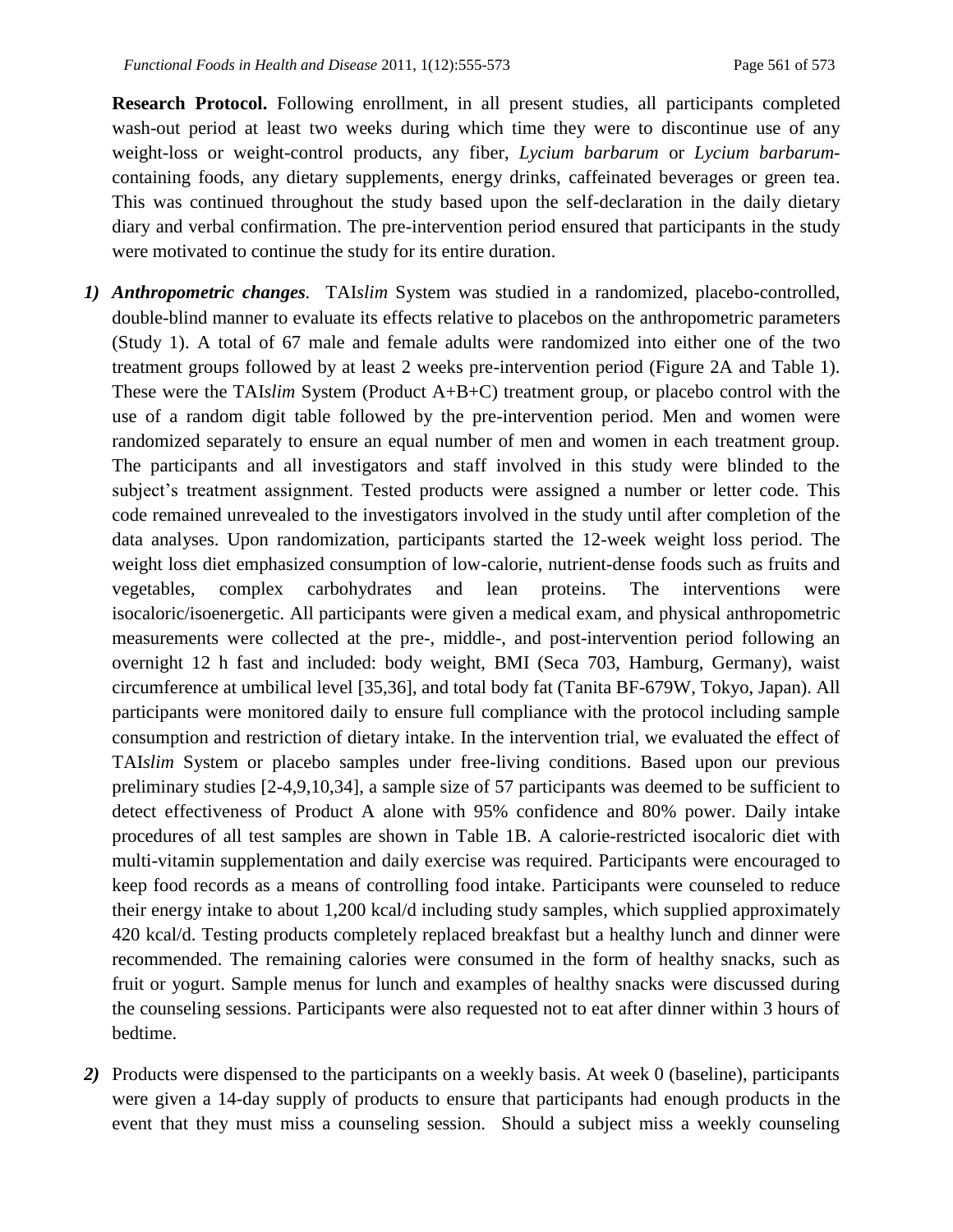session, the extra products were used and extra products to cover 1 week were given at the subsequent session. This ensured that each subject always had a 1-week back-up supply of samples. Participants started taking the TAI*slim* System or placebo products after baseline measurements were taken. Empty containers were returned to the researcher at the following counseling session for compliance check. Anthropometric parameters, fasting blood glucose level (mg/dl) measured by conventional test kit (True track<sup>TM</sup>, Code# 2612, Home Diagnostics, Ft. Lauderdale, FL) and subjective gastrointestinal questionnaire were assessed in the fasted state at baseline, 4, 8 and 12 w (Table 1).

**Table 1**. (**A**) Test procedures of the Study for Anthropometric changes by TAI*slim* System and (**B**) Study samples and intake procedures.

|                             |       | intervention<br>period* | <b>Washout/Pre-</b> |              | <b>Intervention Period</b> |   |                |   |   |                |   |   |                          |              |                           |
|-----------------------------|-------|-------------------------|---------------------|--------------|----------------------------|---|----------------|---|---|----------------|---|---|--------------------------|--------------|---------------------------|
| <b>WEEK</b>                 | $-2$  | $-1$                    | $\overline{0}$      | $\mathbf{1}$ | 2                          | 3 | $\overline{4}$ | 5 | 6 | $\overline{7}$ | 8 | 9 | $\mathbf{1}$<br>$\Omega$ | $\mathbf{1}$ | 12                        |
| Dietary counseling          | $X^*$ |                         | X                   |              | X                          |   | X              |   | X |                | X |   | X                        |              | X                         |
| Body weight                 | X     |                         | X                   |              |                            |   | X              |   |   |                | X |   |                          |              | X                         |
| Waist<br>circumference      |       |                         | X                   |              |                            |   | X              |   |   |                | X |   |                          |              | X                         |
| Hip circumference           |       |                         | X                   |              |                            |   | X              |   |   |                | X |   |                          |              | X                         |
| <b>Blood pressure</b>       |       |                         | X                   |              |                            |   | X              |   |   |                | X |   |                          |              | X                         |
| Heart rate                  |       |                         | X                   |              |                            |   | X              |   |   |                | X |   |                          |              | X                         |
| Fasting<br>glucose<br>level |       |                         | X                   |              |                            |   | X              |   |   |                | X |   |                          |              | X                         |
| Satiety                     |       |                         | X                   | X            | $\mathbf{X}$               |   | X              |   |   |                | X |   |                          |              | X                         |
| General health              | X     |                         | X                   |              |                            |   | X              |   |   |                | X |   |                          |              | $\boldsymbol{\mathrm{X}}$ |

**A**

\*monitor dietary background only, no dietary consulting restriction, or exercise

| i<br>۰. |
|---------|
| ٧       |

| <b>Study</b>               | <b>Breakfast</b> | <b>Snacks</b> | Lunch      | <b>Snacks</b> | <b>Dinner</b> | <b>Snacks</b> |
|----------------------------|------------------|---------------|------------|---------------|---------------|---------------|
| product                    |                  |               |            |               |               |               |
| <b>TAIslim</b>             | $60$ mL          |               | $60$ mL    |               |               |               |
| (Product A) $^a$           |                  |               |            |               |               |               |
| <b>SKINNY</b>              |                  | 1 chew        |            | 1 chew        |               | 1 chew as     |
| $(Product B)$ <sup>b</sup> |                  |               |            |               |               | needed        |
| <b>SHAKE</b>               | 1 scoop          |               |            |               |               |               |
| (Product C) $c$            | with 240 ml      |               |            |               |               |               |
|                            | of water         |               |            |               |               |               |
| Self-selected              |                  | Per           | Per        | Per           | Per           |               |
| meal                       |                  | counseling    | counseling | counseling    | counseling    |               |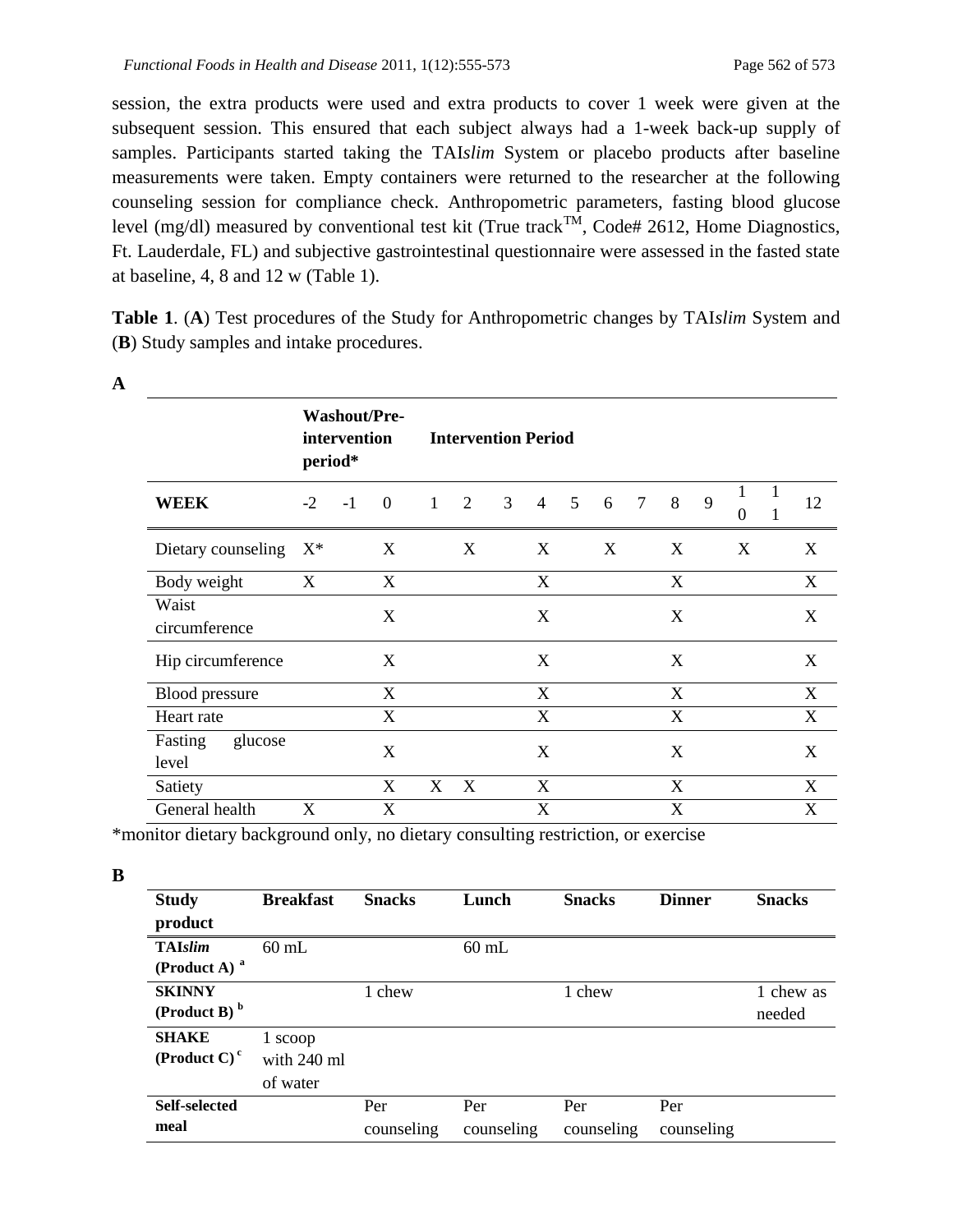<sup>a</sup> 60 ml with the SHAKE for breakfast, 60 ml at lunch immediately before meal, taken with 240 ml of water. Placebo for TAI*slim* contained 20 kcal/serving same with the active, but provided no active ingredients.

<sup>b</sup> One chew in the mid-morning (10-11 am), and 1 mid-afternoon (3-4 pm), approximately 1-2 hours before meals with 240 ml of water. Another 1 chew taken with 240 ml of water during the evening, if hungry and desired as a snack, but not immediately before bedtime. Placebo for the SKINNY (Chew) contained 20 kcal/serving same with the active, but provided no active ingredients.

 $\epsilon$  One serving (40.5 g) mixed with 240 ml of water, once a day as a meal replacement for breakfast. Placebo for the SHAKE contained 158 kcal/serving same with the active, but provided no active ingredients.

At each testing day and endpoint of the weight loss period (weeks 0, 4, 8 and 12), participants were weighed without shoes and had their resting blood pressure and heart rate measured. Participants were instructed to consume no food or beverage, except for water, for 12 h before their scheduled test. These measurements were taken with the subject seated and after a 3- to 5 minute rest period. Waist and hip circumferences were also measured by a single investigator. Waist circumference was measured on the skin at the umbilical level. Hip circumference was measured at the level of the widest circumference over the buttocks. Subjective gastrointestinal indices were assessed by ranked scale questionnaire (0-10) for flatulence, rumbling sounds caused by gas moving through the intestines, abdominal distension, abdominal pain, loose stools and sum of these symptoms, and fecal conditions [37]. Dietary background was collected from food diary for energy intake (kcal/day), fat intake (g/day), carbohydrate intake (g/day), and protein intake (g/day). Five participants dropped out from each group, but none of them were related to the samples or adverse effects (Figure 2A). However, there was no statistical difference demographically in those that completed the study between both groups.

- *3) Appetite suppression measurement.* In several randomized, double-blind, placebo-controlled human clinical studies, satiety was assessed in the initial 3 days through first 2 weeks using a visual analog scale (VAS) [38,39]. Participants were asked to rate their general feelings of appetite and satiety, desire to eat and hunger over the previous week. Questions asked included: Over the past 7 days, 1) how hungry do you feel?; 2) how satisfied do you feel?; 3) how full do you feel?; 4) how much do you think you can eat?; 5) how energetic do you feel?; and 6) how sluggish do you feel? Participants rated their feelings on a 100-mm scale, with 0 being "not at all" and 100 being "very much so". An open-ended question on general feelings of health was answered. We also asked participants to provide information about their general health, side effects, and medication use on a bi-weekly basis. Adverse events were to be recorded on a separate form should any event occur.
- *4) Resting Metabolic Rate (RMR) and PPEE measurement (Study 2).* Energy/caloric metabolism activity indicated by RMR and PPEE was measured by breath oxygen volume  $(VO_2; ml/min)$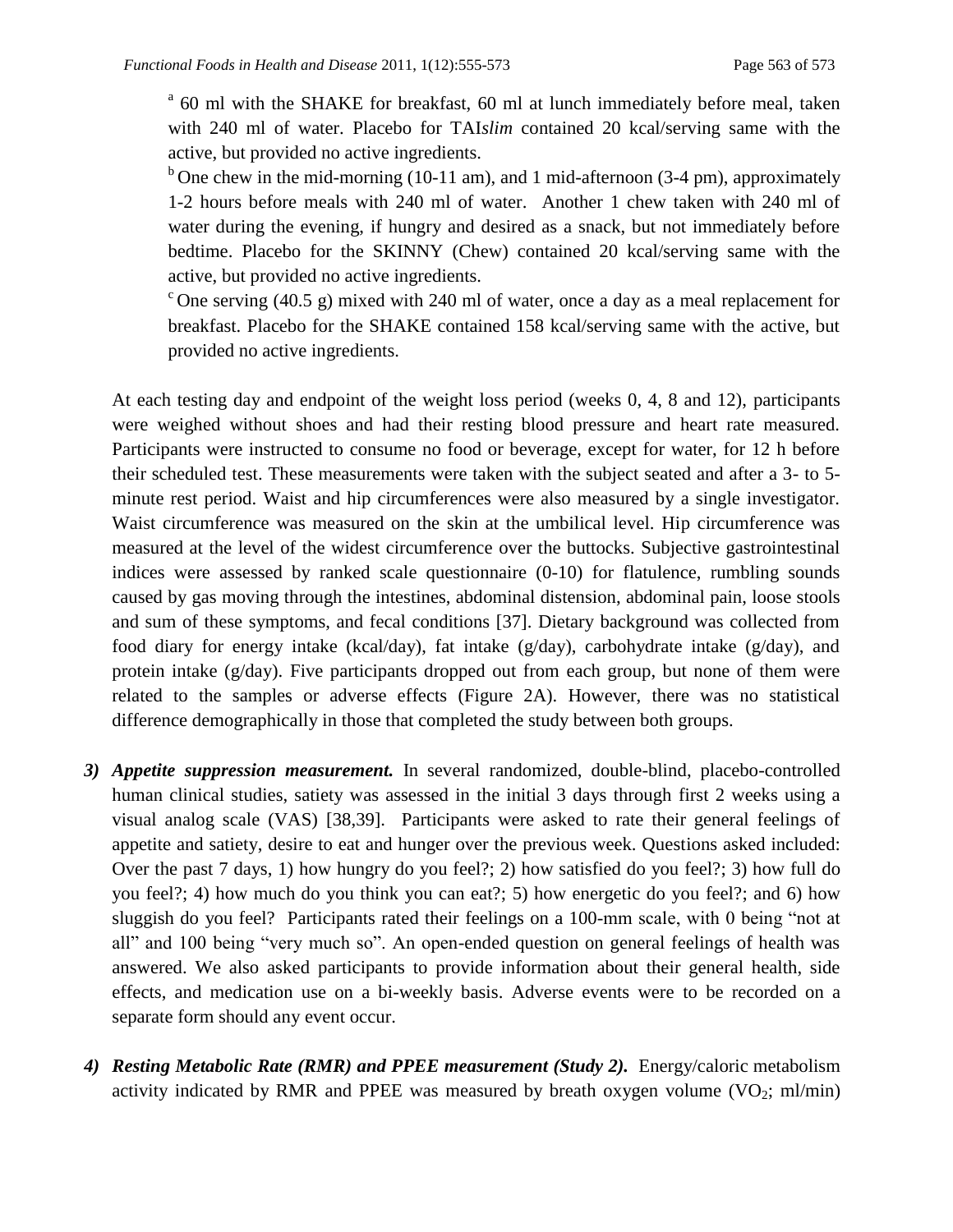using hand-held indirect calorimeter (MedGem® test kit, Microlife®, Golden, CO) [40] in a separate independent study from Study 1. Test procedures are shown in Figure 2B.

A total of 12 healthy adult participants  $(21-51 \text{ y}, \text{age}=34.5\pm7\text{ y}, \text{body mass index})$  $(BMI=28.2\pm2 \text{ kg/m}^2)$  were enrolled to a randomized, double-blind, placebo-controlled study and took part in 6 study sessions (Figure 2B). All test participants randomly consumed all test sample preparations on a separate day. The tests were repeated with a same sample in a triplicate manner. Test days were held at least 1 week apart. After basal RMR was measured, participants consumed isocaloric total 198 kcal consisted with a single bout of consuming one serving of Product A (60 ml) (20 kcal) + 1 chew of Product B (20 kcal) and 158 kcal of Product C, or all of these placebo with liquid meal (Boost Plus®, Nestle Healthcare Nutrition Inc., Minneapolis, MN). RMR and PPEE were measured immediately before (baseline), 1, 2 and 4 h post-sample intake after at least 12 h fast [41-43].

*Statistical analyses.* In the 12-week intervention study (Study 1), all data obtained at preintervention, baseline, week 4, 8 and 12 (endpoint) were used in the statistical analyses. This ensured standardized conditions between time points (all data obtained on those days fasted). We keep data from participants who completed the study. Data were analyzed using mixed models analysis of variance with age, race, gender, baseline body weight (or appropriate body composition compartment) as variables in the model. Any non-significant variables were removed from the models. The main variables for inclusion in all models were treatment (TAI*slim* System or placebo, in blinded fashion), time (week -2, 0, 4, 8 and 12), and treatmentby-time interaction. The treatment-by-time interaction was also tested as a 3-way interaction with gender to test whether men and women might respond differently to our intervention. The treatment-by-time interaction was the main variable of interest. This statistical analysis plan was performed on absolute and percent change in body composition variables from the measurements, body weight, BMI, total body fat, waist circumference, hip circumference, blood pressures, and fasting blood glucose levels. The percentage of participants losing at least 5% of their initial body weight was also to be used as efficacy data and was compared between groups using unpaired t-test. Descriptive statistics were calculated for pre-intervention and each measurement period for all dependent measures and summarized as means and standard errors. For all clinical symptom questions under all categories (appetite, GI condition, and others), each question was graded and the scores analyzed for changes between pre-intervention and each measurement with the nonparametric Wilcoxon matched pairs tests. Differences were considered significant at P<0.05.

### **RESULTS:**

### **1**) *Anthropometric changes.*

At the 12 w post-intervention, TAI*slim* System group showed 84.6±1.5 kg, which was significantly better reduction in body weight than placebo group  $(88.1 \pm 1.4 \text{ kg})$  (P<0.05) (Table 2). Compared to the pre-intervention baseline level, it was also significantly lowered by taking TAI*slim* System products (Product A+B+C) by  $6.3\pm1.0$  kg (P<0.05), which is about  $6.2\pm0.7\%$ (Figure 3). Placebo group showed no significant difference. Body weight change in the placebo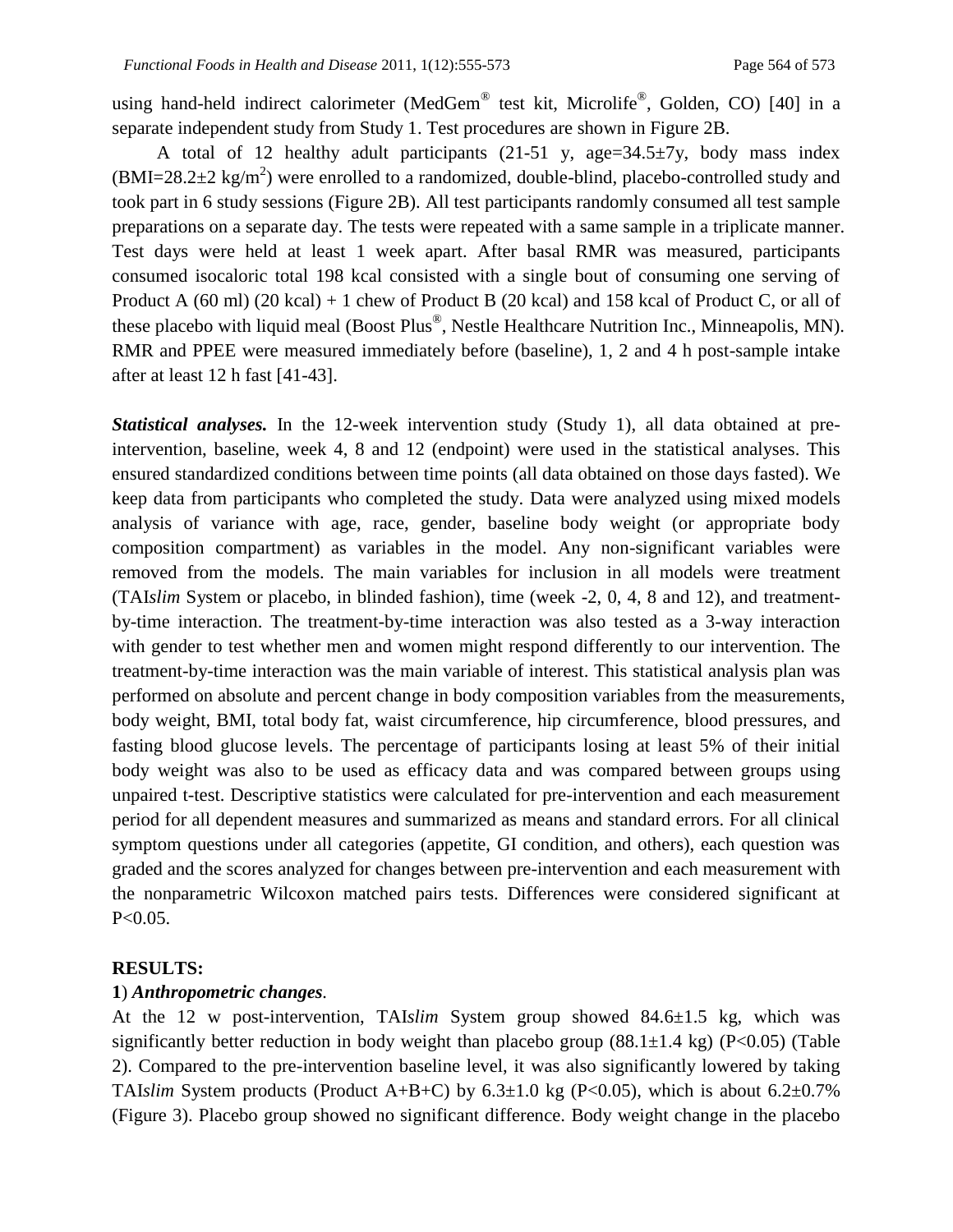group was lowered by 1.5±0.4% compared to the pre-intervention at 12 w post-intervention, but no significant difference was detected.

**Table 2**. Impact of TAI*slim* System on various anthropometric parameters, such as body weight, body mass index (BMI), total body fat, waist circumference, hip circumference, systolic blood pressure (SBP), diastolic blood pressure (DBP), and fasting blood glucose level in the overweight human participants in a randomized, placebo-controlled, double-blind, human clinical study. Each value indicates mean±SEM. a, b, and ab indicate P<0.05, and (b) indicates P<0.10 compared to the pre-intervention and placebo control, respectively analyzed by ANOVA.

|                           | Placebo $(n=28)$ |            |               |            | TAIslim System (n=29) |                   |                       |                   |  |  |  |
|---------------------------|------------------|------------|---------------|------------|-----------------------|-------------------|-----------------------|-------------------|--|--|--|
|                           | 0 <sub>w</sub>   | 4 w        | 8 w           | 12 w       | 0 <sub>w</sub>        | 4 w               | 8 w                   | 12 w              |  |  |  |
| <b>Body</b><br>weight     | 89.5 $\pm$       | 88.3 $\pm$ | 88.4 $\pm$    | 88.1 $\pm$ | 90.9<br>$\pm$         | 87.0 $\pm$        | 85.8 $\pm$            | 84.6<br>$\pm$     |  |  |  |
| (kg)                      | 2.8              | 2.6        | 2.7           | 1.4        | 3.7                   | 3.5               | 3.3                   | $1.5^{ab}$        |  |  |  |
| <b>BMI</b> ( $kg/m2$ )    | 30.9<br>$\pm$    | $30.7 \pm$ | 30.8 $\pm$    | 31.0 $\pm$ | 32.3<br>$+$           | $31.2 \pm$        | 31.0<br>$+$           | 30.7<br>$+$       |  |  |  |
|                           | 0.8              | 0.7        | 0.8           | 0.8        | 1.2                   | 1.2               | 1.1                   | 1.0               |  |  |  |
| Total body fat            | $37.3 \pm$       | 37.0 $\pm$ | $36.7 \pm$    | $36.7 \pm$ | 37.9<br>$\pm$         | 36.8 $\pm$        | $36.4 \pm$            | 35.6<br>$\pm$     |  |  |  |
| $(\%)$                    | 1.0              | 1.0        | 1.0           | 1.0        | 1.3                   | 1.2               | 1.3                   | 1.3               |  |  |  |
| <b>Waist</b>              | 99.3<br>$\pm$    | 100.1      | 99.7<br>$\pm$ | 98.1 $\pm$ | 108.7                 | 105.3             | 103.4                 | $101.0 \pm$       |  |  |  |
| circumference             | 3.3              | ±1.6       | 1.4           | 1.3        | 2.8<br>$\pm$          | ± 2.5             | ± 2.3                 | $2.4^{\text{a}}$  |  |  |  |
| $(cm)$                    |                  |            |               |            | (b)                   |                   |                       |                   |  |  |  |
| Hip                       | 110.4            | 109.4      | 109.6         | 110.1      | 114.8                 | 112.1             | 111.2                 | $110.1 \pm$       |  |  |  |
| circumference             | ± 1.9            | ± 2.0      | ± 1.9         | ± 2.2      | ± 2.8                 | ± 2.4             | ± 2.4                 | 2.4               |  |  |  |
| $(cm)$                    |                  |            |               |            |                       |                   |                       |                   |  |  |  |
| blood<br><b>Systolic</b>  | 121.3            | 115.5      | 117.6         | 115.7      | 112.6                 | 105.4             | 108.4                 | $105.5 \pm$       |  |  |  |
| pressure                  | ± 2.2            | ± 1.6      | ± 2.0         | ± 1.8      | ± 1.9                 | 1.9<br>$\pm$      | ± 1.5                 | 1.3 <sup>ab</sup> |  |  |  |
| (mmHg)                    |                  |            |               |            |                       | ab                |                       |                   |  |  |  |
| <b>Diastolic</b><br>blood | 79.1 $\pm$       | 75.9 $\pm$ | 75.8 $\pm$    | 75.6 $\pm$ | 72.4 $\pm$            | 67.1 $\pm$        | 69.7 $\pm$            | 65.4<br>$\pm$     |  |  |  |
| pressure                  | 1.6              | 1.3        | 1.7           | 1.5        | 1.3                   | 1.6 <sup>ab</sup> | 1.8                   | 1.6 <sup>ab</sup> |  |  |  |
| (mmHg)                    |                  |            |               |            |                       |                   |                       |                   |  |  |  |
| <b>Fasting glucose</b>    | 106.3            | 105.9      | 102.2         | 103.8      | 103.2                 | 101.5             | 95.1 $\pm$            | 96.0<br>$+$       |  |  |  |
| level (mg/dl)             | ± 2.2            | ± 2.4      | ± 1.3         | ± 1.8      | ± 1.6                 | ± 1.8             | $1.8^{\,\mathrm{ab}}$ | 2.0 <sup>ab</sup> |  |  |  |

As shown in Table 2 and Figure 3B, other anthropometric parameters related to the metabolic syndrome, such as BMI, waist and hip circumference, total body fat, fasting glucose level, and blood pressure (SBP, DBP) in the TAI*slim* System group were significantly reduced from the pre-intervention by 4.3%, 6.6%, 3.8%, 6.3%, 4.9%, 5.7% and 9.9%, respectively compared to the pre-intervention at the 12 w post-intervention  $(P<0.05)$ . In the placebo group, the changes were by 0.02%, 1.2%, 0.4%, 0.8%, 1.9%, 3.2% and 3.9%, respectively compared to the preintervention, but no statistically significant difference was found.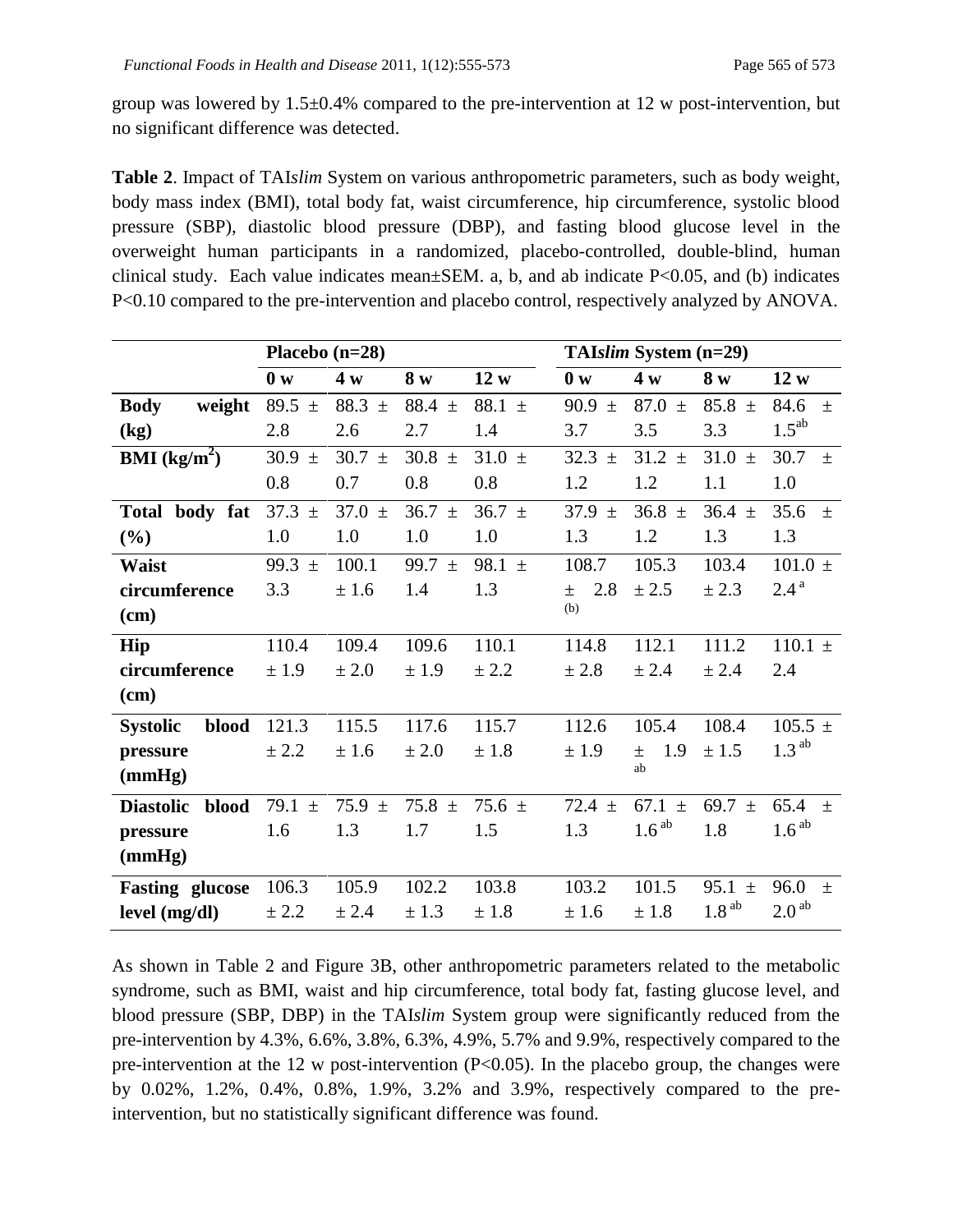

**Figure 3.** (**A**) Impact of TAI*slim* System on body weight change, and (**B**) percent changes from the pre-intervention in body mass index (BMI), total body fat, waist circumference, hip circumference, systolic blood pressure (SBP), diastolic blood pressure (DBP), and fasting blood glucose level in the overweight human participants in a randomized, placebo-controlled, doubleblind, human clinical study. Each value indicates mean±SEM. a, b, and ab indicate P<0.05, and (b) indicates P<0.10 compared to the pre-intervention and placebo control, respectively analyzed by ANOVA.

Regarding gastrointestinal conditions, some participants in the TAI*slim* System group noticed abdominal rumbling, soft stool or slight constipation at the beginning of the intervention, but these effects were minor with no need to stop taking the TAI*slim* System products. No severe conditions were found in either group.

**2**) *Appetite suppression.* Feeling of appetite in both groups was lowered about a half hour after the breakfast nutritional beverage and/or products compared to the starting point/pre-intervention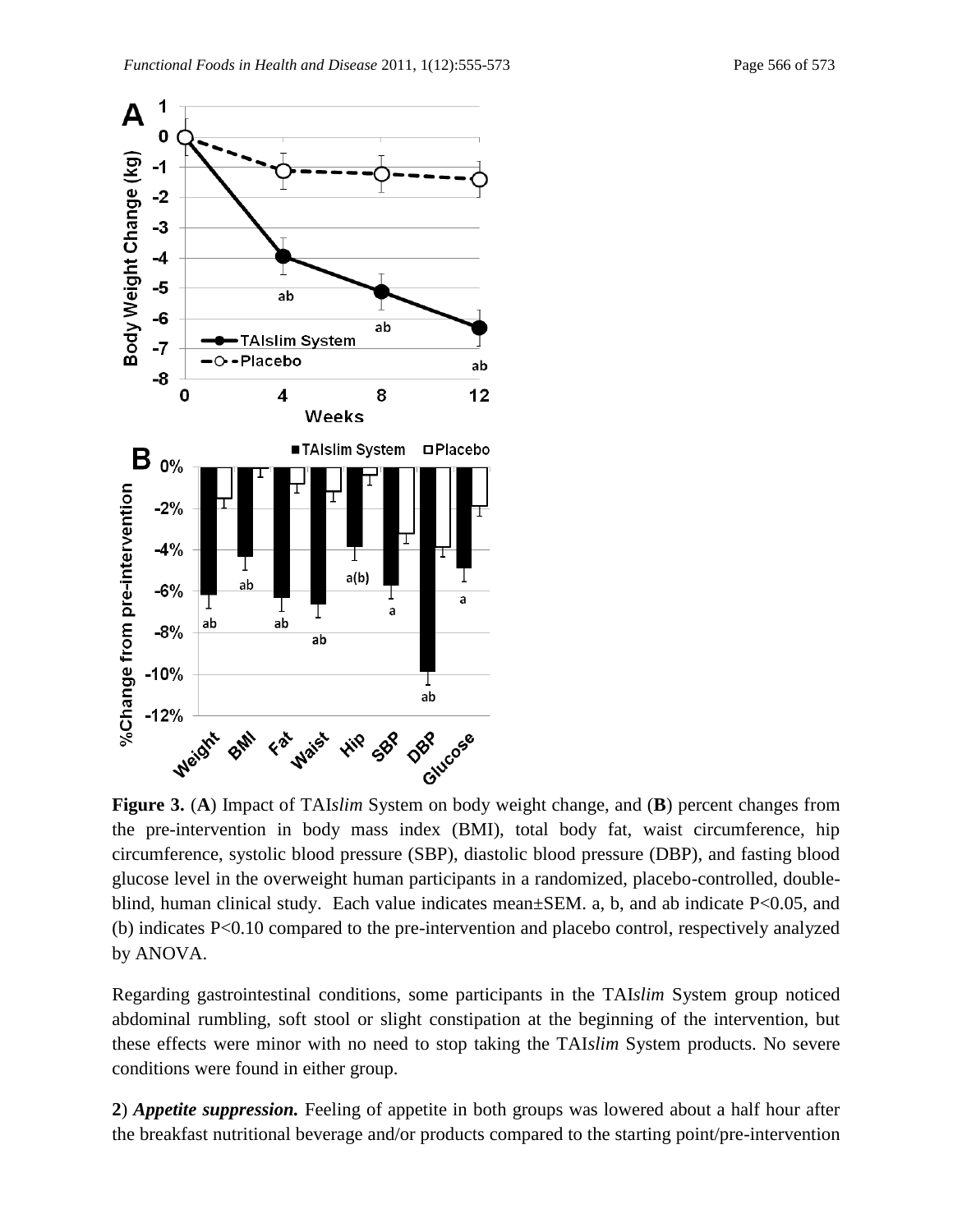(Figure 4A). However, the degree of the effects by the products was different. TAI*slim* System was the most effective to suppress appetite among the treatments (Figure 4A). On average, appetite was significantly reduced by 38.6±6.5% compared to the baseline level by TAI*slim* System, better than meal alone or placebo  $(P<0.05)$ . In the placebo group, 11% reduction was seen but no statistical difference was detected (Figure 4B). TAI*slim* System significantly delayed time of the meal intake and population of delayed participants  $(P<0.05)$  (data not shown).



**Figure 4.** Effect of TAI*slim* System, placebo and meal alone on appetite evaluated by subjective questionnaire (0-10 visual analogue scale, VAS) in (**A**) the course of intake and (**B**) average.

Each value was obtained from the average of 4-times repeatedly asked VAS for the first 3-7 days of the studies, and indicates mean±SE.

*3) Energy Expenditure stimulation.* Kinetic behavior of TAI*slim* System on breath oxygen volume  $(VO_2)$  or PPEE, and area under the curve  $(AUC)$  0 through 4 h after the consumption measured by the indirect calorimeter were all significantly increased by single bolus intake of TAI*slim* System products. The baseline RMR level in average  $VO<sub>2</sub>$  of all participants before intake of samples was  $230.5 \pm 9.3$  ml/min, which was equivalent to  $1,605 \pm 66$  kcal/d. TAI*slim* System was compared to this placebo baseline level. Placebo PPEE at 1 h post-intake after over 12 h overnight fasting was significantly increased by  $254.5 \pm 8.7$  ml/min due to the nutritional beverage intake of 158 kcal, which is the control of the Product C (Figure 5A). However, PPEE in the placebo control returned to baseline within 2 h. Conversely, PPEE was significantly increased by TAI*slim* System compared to the placebo control and baseline levels for more than 4 h post-intake. PPEE at 1 h post-intake were significantly increased by  $269.1 \pm 9.1$  ml/min with TAI*slim* System, which was statistically significantly higher than baseline level (Figure 5A). PPEE at 2 and 4 h post-intake were significantly increased by  $252.4 \pm 7.7$  and  $254.3 \pm 8.9$ , respectively with TAI*slim* System, which were statistically significantly higher than placebo group and baseline level, representing statistically higher levels than the control at all times (P<0.05) (Figure 5A).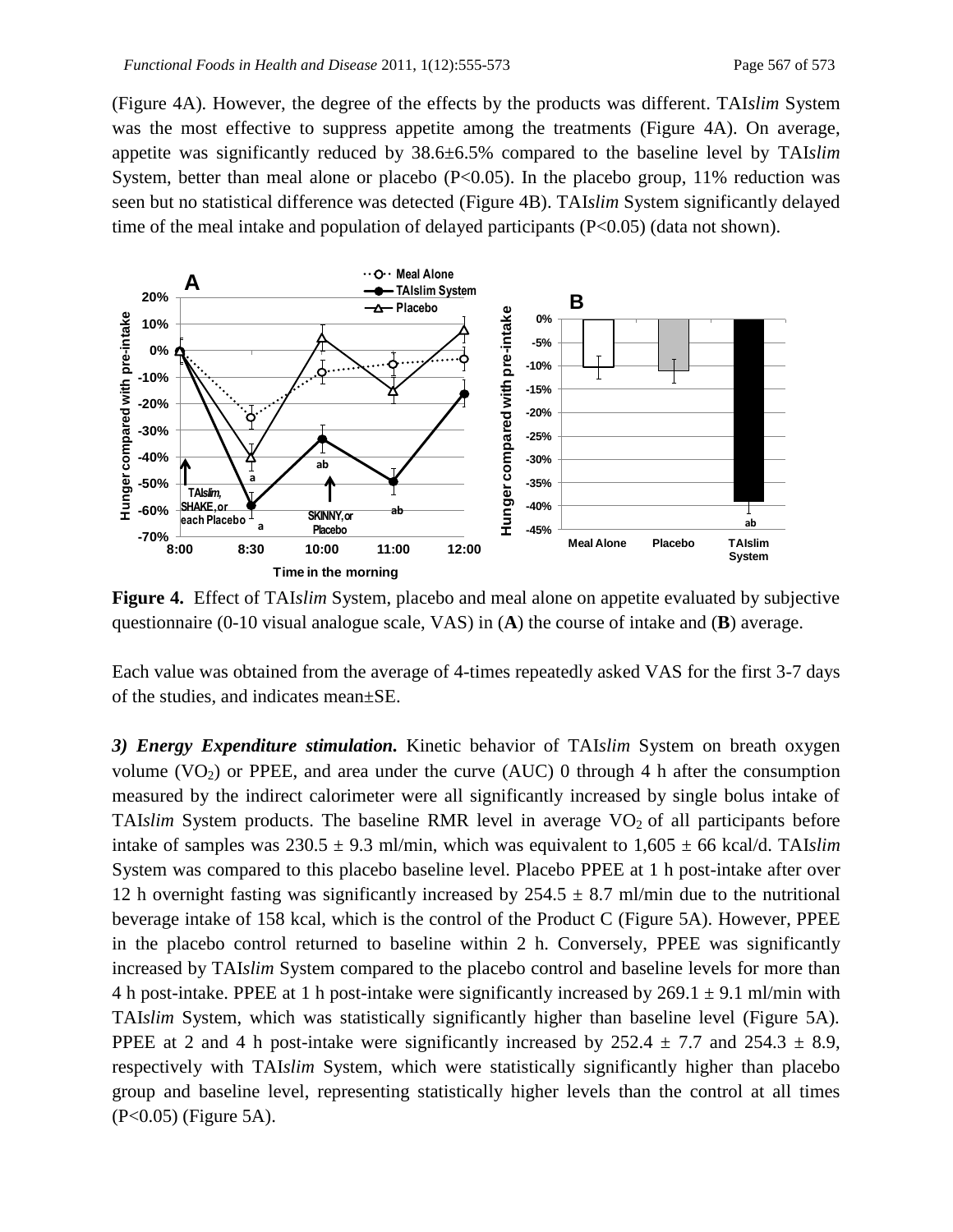

**Figure 5.** (**A**) Kinetic analysis and (**B**) area under the curve (AUC) 0 through 4 h post-intake of TAI*slim* System (TAI*slim* + SKINNY + SHAKE/Product A+B+C) on breath oxygen volume  $(VO<sub>2</sub>)$  [resting metabolic rate (RMR)] measured by the hand-held indirect calorimeter. Product A+B+C or control (nutritional beverage only (158kcal) equivalent calorie to Product C plus each placebo) was taken orally after over 12 h fasting. Each value indicates mean±SEM. a, ab indicate P<0.05 vs Control and baseline level analyzed by ANOVA.

Area under the curve (AUC) during the 4 h study was shown in Figure 5B. AUC of the PPEE throughout 0-4 h post-consumption was increased by 7.2±1.2 % in TAI*slim* System group, which is significantly higher than the control group (0.8±0.9%) (Figure 5B). Placebo control did not show any significant increases over the baseline.

This acute PPEE increase was kept at the similar level throughout the 12-w intervention period in Study 1, and baseline RMR has not been statistically changed in 12 w by TAI*slim* System intake (data not shown).

### **DISCUSSION:**

The present preliminary small scale pilot trials have shown that negative caloric intake by taking TAI*slim* System products may be effective to reduce the body weight and other anthropometric parameters related to metabolic syndrome. These results suggest that TAI*slim* System may control appetite and help to reduce caloric intake and stimulate energy expenditure.

Tea preparations have been reported to show fat oxidation effect in humans [12-15]. Dietary fiber used in TAI*slim* System has been reported to reduce visceral fat in the humans [16- 28]. *L. barbarum* has also been shown reduce waist circumference [2-4]. As visceral fat is thought to be a major cause of metabolic syndrome, a combination of these food ingredients may be considered to be beneficial for prevention of metabolic syndrome based on their reported effects [2-4, 16-28]. The present trials were the first clinical studies to assess efficacies of a combination of these dietary ingredients. Functional food ingredients have been studied individually and synergistic effects were expected, but they have not been studied in a systematic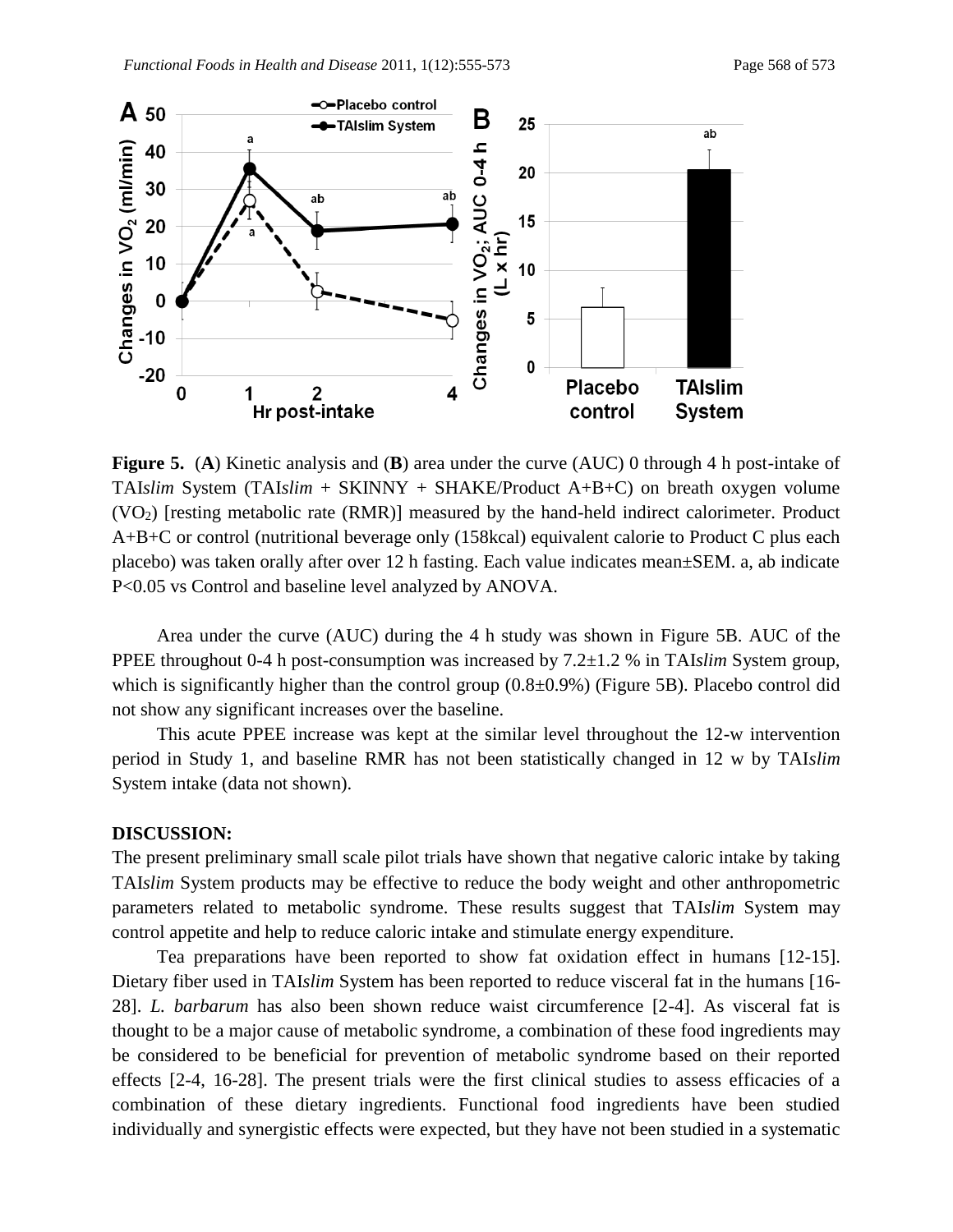way. In the present studies, several functional food ingredients which have reported positive effects on weight management were combined to achieve negative caloric balance. This may be useful for weight management from various aspects based on their mechanisms of action. Daily consumption of this combination has been shown in the present studies to increase energy expenditure, which may be caused by improving caloric metabolism, As a result, body weight, waist circumference and other anthropometric parameters seem to be significantly reduced. These results suggest that a combination of the ingredients in TAI*slim* System may work in collaboration to increase PPEE, with effects lasting until the next meal time. Based upon the reported effects of the formulated individual ingredients [2-4, 12-24] and current study results, it is suggested to provide increased metabolism/thermogenesis. Although these effects may be exhibited by the hypothesis that TAI*slim* increased fat burning, decreased absorption of dietary fats and starches by inhibiting lipase and amylase enzymes, improved insulin sensitivity, appetite suppression, blood lipid reduction, blood glucose control and remodeling of intestinal flora to eliminate those implicated in obesity, it is left to a future studies to show such effects, as we have not measured these blood markers including cholesterol, triglycerides, insulin, the satietyinducing gut hormones and visceral fat content, except for fasting blood glucose level. It is assumed that these additional parameters might be influenced by taking TAI*slim* System products based on various previously published studies [2-4, 12-28] for each ingredient. Due to the limitation of the current pilot trials, extended scale of the study is necessary to confirm the effects found in the current trials, and furthermore, more detailed analysis of several key blood biochemical markers, such as CCK, adiponectin, blood lipids, and other related indications are needed to confirm the above hypothesis and the mechanism of the actions.

PPEE was significantly increased by TAI*slim* System intake shown in the present studies. Since one serving of TAI*slim* (60 ml) is only about 20 kcal, an insufficient calorie level to exhibit observed level of PPEE increase in the present studies, it may not explain the significant and extended increase of PPEE. Since *Lycium barbarum* has been shown to increase PPEE in our previous studies [2-4], it was expected that we would see PPEE increase. However, a dose of *Lycium barbarum* in TAI*slim* (15 ml) is about 12.5% of previously tested highest dose of *Lycium barbarum* (120 ml) [3]. Therefore, the dose of *Lycium barbarum* in TAI*slim* may not be sufficient to significantly increase PPEE shown in the present studies. Thus, there may be a synergistic effect with other ingredients. Furthermore, duration of the PPEE stimulation was extended compared to high dose of *Lycium barbarum* alone. A high dose of *Lycium barbarum* (120 ml) increased 32 ml/min of  $VO<sub>2</sub>$  in 4 h after intake shown in the previous study [3]. At 4 h post-intake of TAI*slim*, 29 ml/min of VO<sub>2</sub> increase over baseline level was detected, which was about 76% of peak value of 1 h post-intake. Extending the increased level of PPEE throughout 4 h post-intake of TAI*slim* was unexpectedly long and may be caused by a combination effect with these other ingredients [44]. Since indigestible dietary fiber has been known to increase metabolism, postpone gastric emptying time and have other various impacts in the GI tract [24], the PPEE extension through 4 h post-intake found in the present study may be caused in part by the indigestible dietary fiber as an additional unexpected effect [44]. Further analysis using different types of dietary fibers would be interesting to study to clarify if this PPEE prolongation effect is also caused by other kinds of fibers.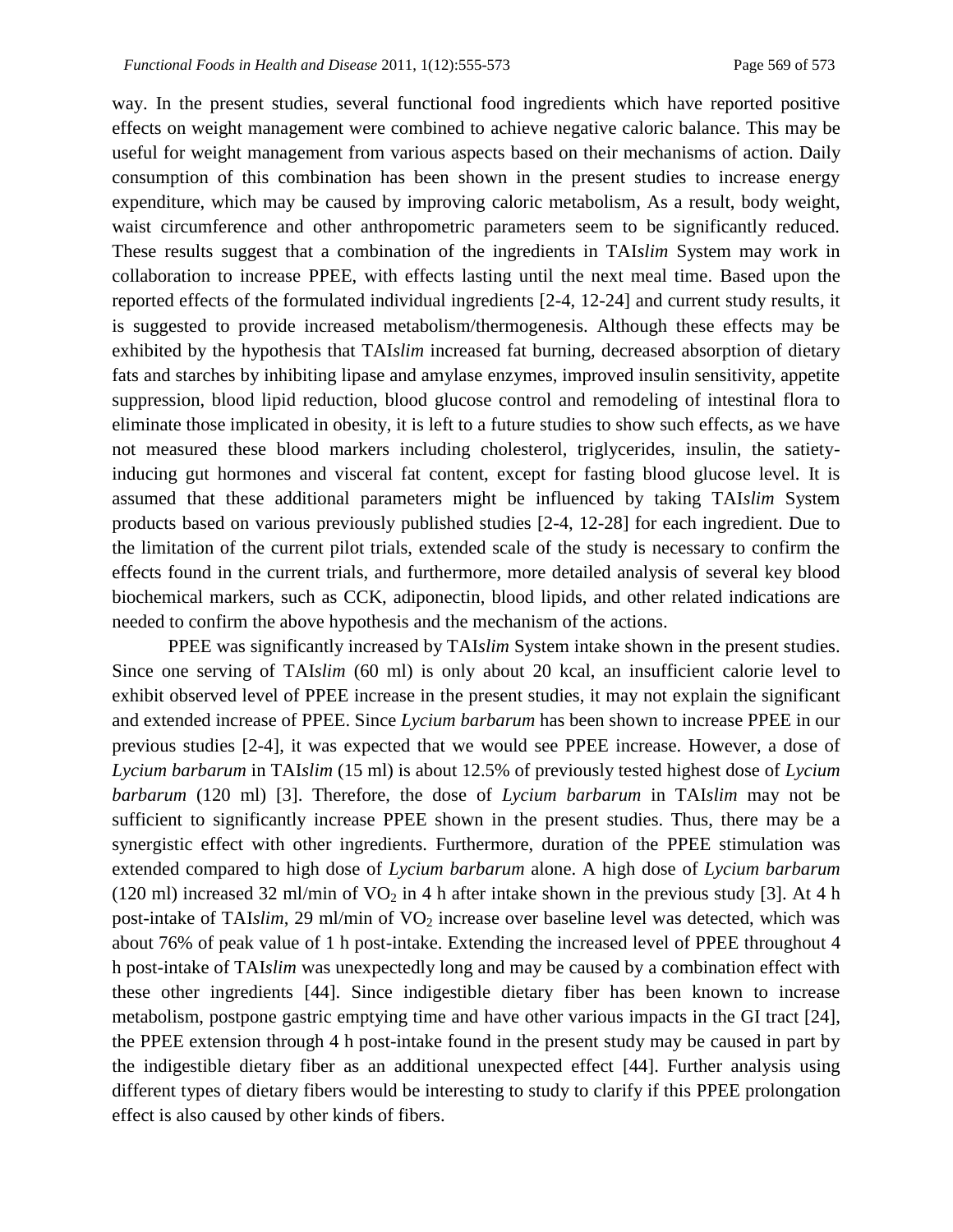For the energy expenditure study, due to the limitation of the subject numbers, we enrolled crossover design for the present pilot trials. It is well-known, the primary strengths of the repeated measures design is that it makes a study more efficient and helps keep the variability low. This helps to keep the validity of the results higher, while still allowing for smaller than usual subject groups. On the other hand, a disadvantage to the repeated measures design is that it may not be possible for each participant to be in all conditions of the experiment, due to time constraints, location of experiment, and others. Thus, we tested single bolus intake of test samples repeatedly in the different time at the same location. While it has not been established well for *Lycium barbarum* or TAI*slim*, we assumed that 1-week wash-out interval between the single-bolus intake of TAI*slim* may be sufficient based on the previous clinical studies [2-4, 9, 10, 32, 34, 44], as these previous studies suggest 2 weeks to 1 month may be sufficient to washout many of the significant effects of *Lycium barbarum* indicated by various general well-being scores. We have also confirmed that the baseline RMR was stable and consistent in all kinetic analyses. Further future studies to clarify any useful biomarkers of the duration of the effects of TAI*slim* System would be helpful.

Considering the overall effects of TAI*slim* System, it seems that this combination may be useful for a weight control program when combined with exercise and diet control program.

### **CONCLUSIONS:**

The present studies suggest that TAI*slim* System controls appetite and PPEE, which may be caused by improving caloric metabolism and as a result, body weight, waist circumference and other anthropometric parameters, which seem to be reduced significantly from the preintervention. It is suggested that combining these products may be useful as part of a weight loss program. Detailed analysis of biochemical markers in the blood may clarify the mechanism of the actions of TAI*slim* System.

**List of abbreviations:** Body Mass Index (BMI), Epigallocatechin Gallate (EGCG), *Lycium barbarum* Polysaccharide (LBP), Postprandial Energy Expenditure (PPEE), Resting Metabolic Rate (RMR)

**Competing interests:** Corresponding author is an employee of FreeLife International.

**Author's contributions:** Author is the principle investigator for these studies providing oversight and contributed to all research activities, preparing manuscripts.

**Acknowledgements and funding:** All sources of support were from FreeLife International. The collaboration, suggestions, and guidance related to these studies of Marie-Pierre St-Onge, Ph.D. at Columbia University is greatly appreciated.

### **REFERENCES:**

1. Ogden CL, Carroll MD, Curtin LR, McDowell MA, Tabak CJ, Flegal KM. Prevalence of overweight and obesity in the United States, 1999-2004. JAMA 2006; 295:1549-55.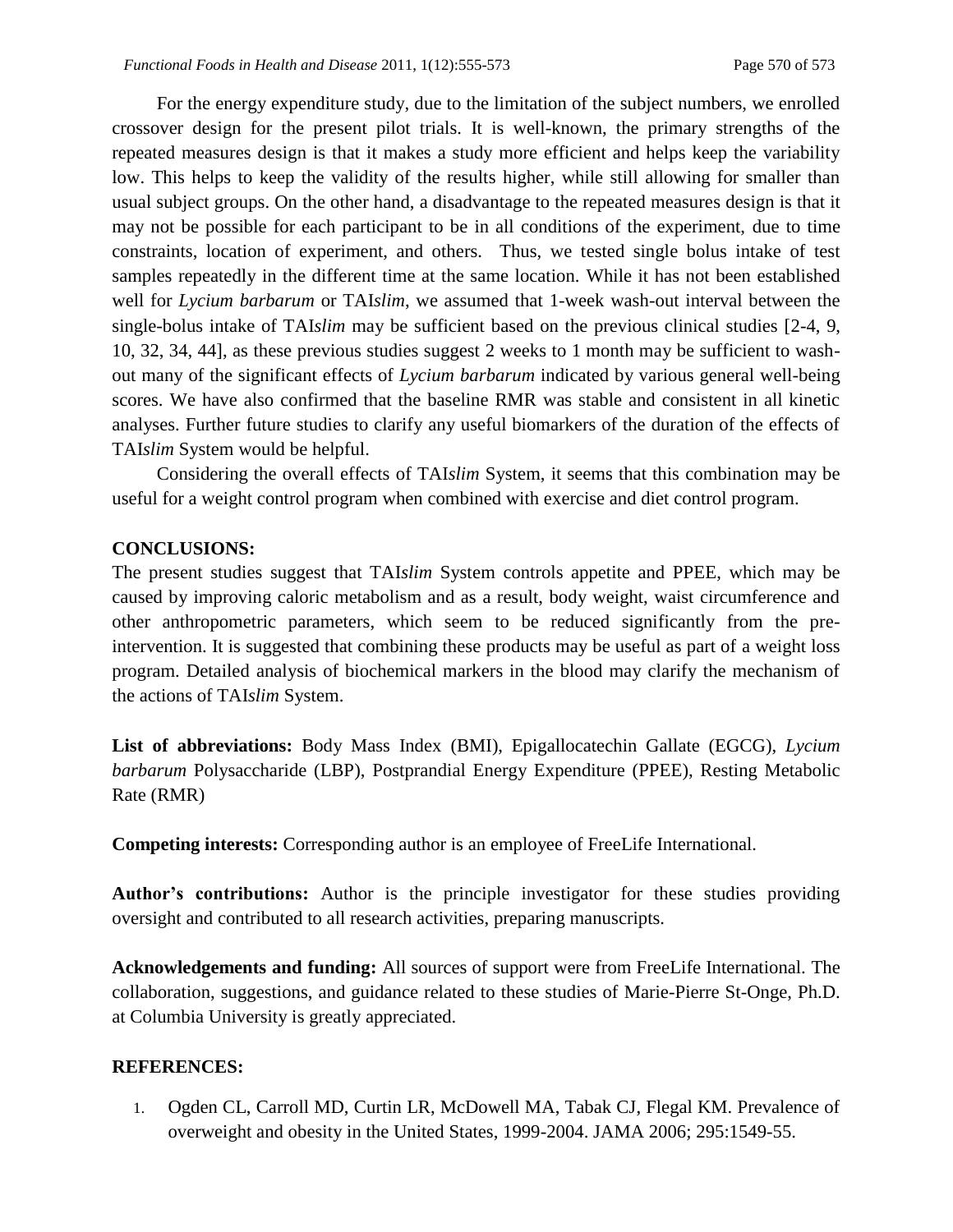- 2. Amagase H. A controlled clinical study showed waist circumference reduction by a standardized *Lycium barbarum* (goji) juice, GoChiTM [abstract]. FASEB J 2008;22:LB771.
- 3. Amagase H, Nance DM. *Lycium barbarum* increases caloric expenditure and decreases waist circumference in healthy overweight men and women: Pilot Study. J Am Coll Nutr 2011;30(5):304-309.
- 4. Amagase H. Comparison of *Lycium barbarum*-containing Liquid Dietary Supplements to Caffeinated Beverages on Energy/Caloric Metabolism Activity and Salivary Adrenocortical Hormone levels in Healthy Human Adults [abstract]. FASEB J 2010;24:540.13.
- 5. Amagase H and Farnsworth NR. A Review of Botanical Characteristics, Phytochemistry, Clinical Relevance in Efficacy and Safety of *Lycium barbarum* Fruit (Goji). Food Res Int 2011;44:1702–1717.
- 6. Zhang M, Wang J, and Zhang S. Study on the composition of *Lycium barbarum* polysaccharides and its effects on the growth of weanling mice. Wei Sheng Yan Jiu (J Hygiene Res) 2002;31(2):118-9.
- 7. Li W, Wang L, Deng X, Jiang L, Zhang C and Zhang C. Study of the Fragility and Abnormality Rate of Red Blood Cells in Patients with Type-2 Diabetes and the Effects of *Lycium barbarum* Polysaccharides. Hebei J Trad Chin Med 2000 August;22(8):585-6.
- 8. He J, Zhou W, and Qiu Y. The changes in immunologic functions of red blood cell in the patients with diabetic retinopathy and the effect of *Lycium barbarum* L. in the treatment. J Chin Trad Med Ophthalmol 1998;8:70–73.
- 9. Amagase H, Sun B, and Borek C. *Lycium barbarum* (goji) juice shows significant *in vivo* antioxidant effects in human serum in a randomized, double-blind, placebo-controlled clinical study. Nutr Res 2009;29:19-25.
- 10. Amagase H, Sun B, and Nance DM. Immunomodulatory Effects of a Standardized *Lycium barbarum* Fruit Juice in Chinese Older Healthy Human Subjects. J Med Foods 2009;12(5):1159-1165.
- 11. Nance DM, Amagase H and Luczy-Bachman G: 94. Effects of *Lycium barbarum* on basal and LPS-induced cytokine production [abstract]. Brain Behav Immun 2009;23(Suppl 2):S51.
- 12. Rumpler W, Seale J, Clevidence B, et al. Oolong tea increases metabolic rate and fat oxidation in men. J Nutr 2001;131:2848-52.
- 13. Komatsu T, Nakamori M, Komatsu K, et al. Oolong tea increases energy metabolism in Japanese females. J Med Invest 2003;50:170-5.
- 14. Dulloo AG, Duret C, Rohrer D, et al. Efficacy of a green tea extract rich in catechin polyphenols and caffeine in increasing 24-h energy expenditure and fat oxidation in humans. Am J Clin Nutr 1999;70:1040-5.
- 15. Rudelle S, Ferruzzi MG, Cristiani I, et al. Effect of a thermogenic beverage on 24-hour energy metabolism in humans. Obesity (Silver Spring) 2007;15:349-55.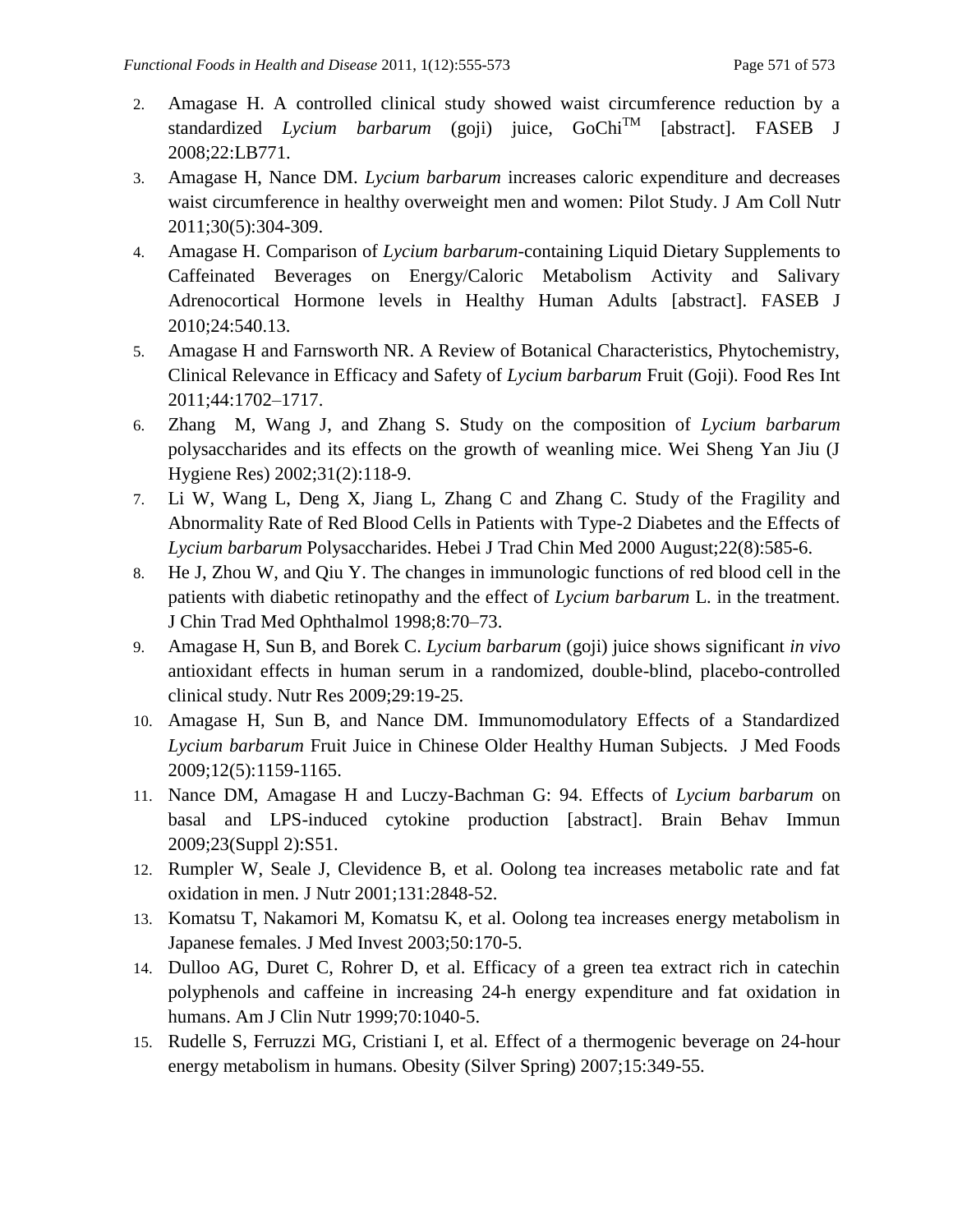- 16. Fibersol-2: a Soluble, Non-digestible, Starch-derived Dietary Fibre. Advanced Dietary Fibre Technology, Edited by B.V. McCleary & L. Prosky, Oxford, UK, Blackwell Science; 2001:509-523.
- 17. Effects of resistant maltodextrin on metabolism of glucose and lipids. Dietary Fibre bioactive carbohydrates for food and feed, Edited by J.W. van der Kamp et al., The Netherlands: Wageningen Academic Publishers; 2004:219-230.
- 18. Satouchi M, Wakabayashi S, Okuma K, Fujiwara K, and Matsuoka A. Effects of indigestible dextrine on bowel movements. Jpn J Nutr 1993; 51(1):31-37.
- 19. Wakabayashi S, Kishimoto Y and Matsuoka A. Effects of indigestible dextrin on glucose tolerance in rats. J Endocrinol 1995; 144:533-538.
- 20. Kishimoto Y, Wakabayashi S, and Takeda H. Hypocholesterolemic effect of dietary fiber: Relation to intestinal fermentation and bile acid excretion. J Nutr Sci Vitaminol 1995; 41:151-161.
- 21. Kishimoto Y, Wakabayashi S, and Tokunaga K. Effects of long term administration of indigestible dextrin on visceral fat accumulation. J Jpn Assoc Dietary Fiber Res 2000;4(2):212-218.
- 22. Katcher HI, Legro RS, Kunselman AR, et al. The effects of a whole grain-enriched hypocaloric diet on cardiovascular disease risk factors in men and women with metabolic syndrome. Am J Clin Nutr 2008;87:79-90.
- 23. Salas-Salvado J, Farres X, Luque X, et al. Effect of two doses of a mixture of soluble fibres on body weight and metabolic variables in overweight or obese patients: a randomised trial. Br J Nutr 2008;99:1380-7.
- 24. Burton-Freeman B. Dietary fiber and energy regulation. J Nutr 2000;130:272S-275S.
- 25. Walsh DE, Yaghoubian V and Behforooz A. Effect of glucomannan on obese patients: A clinical study. Int J Obes 1984;8:289-293.
- 26. Reffo GC, Chirardi PE, and Forattini C. Glucomannan in hypertensive outpatients: Pilot clinical trial. Cur Ther Res 1988;44(1):753-758.
- 27. Arvill A, Bodin L. Effect of short-term ingestion of konjac glucomannan on serum cholesterol in healthy men. Am J Clin Nutr 1995;61:585-589.
- 28. Mizutani T, Shimizu Y. Effect of Konjac mannan on intestinal microflora and tumorigenesis. Gastroenterol Int 1988;11(Suppl 1):52-55.
- 29. Ballinger AB, Clark ML. L-phenylalanine releases cholecystokinin (CCK) and is associated with reduced food intake in humans: evidence for a physiological role of CCK in control of eating. Metabolism 1994 Jun;43(6):735-8.
- 30. Hoffer LJ, Sher K, Saboohi F, Bernier P, MacNamara EM, Rinzler D. N-acetyl-Ltyrosine as a tyrosine source in adult parenteral nutrition. JPEN J Parenter Enteral Nutr 2003 Nov-Dec;27(6):419-22.
- 31. Rasmussen DD, Ishizuka B, Quigley ME and Yen SSC. Effects of Tyrosine and Tryptophan Ingestion on Plasma Catecholamine and 3,4-Dihydroxyphenylacetic Acid Concentrations. J Clin Endocrinol Metab 1983;57(4):760-763.
- 32. Amagase H, Handel R. Sub-Chronic Effects of Orally Taken Liquid Dietary Supplement, TAI*slim*® Containing A Combination of Indigestible Soluble Dietary Fiber,